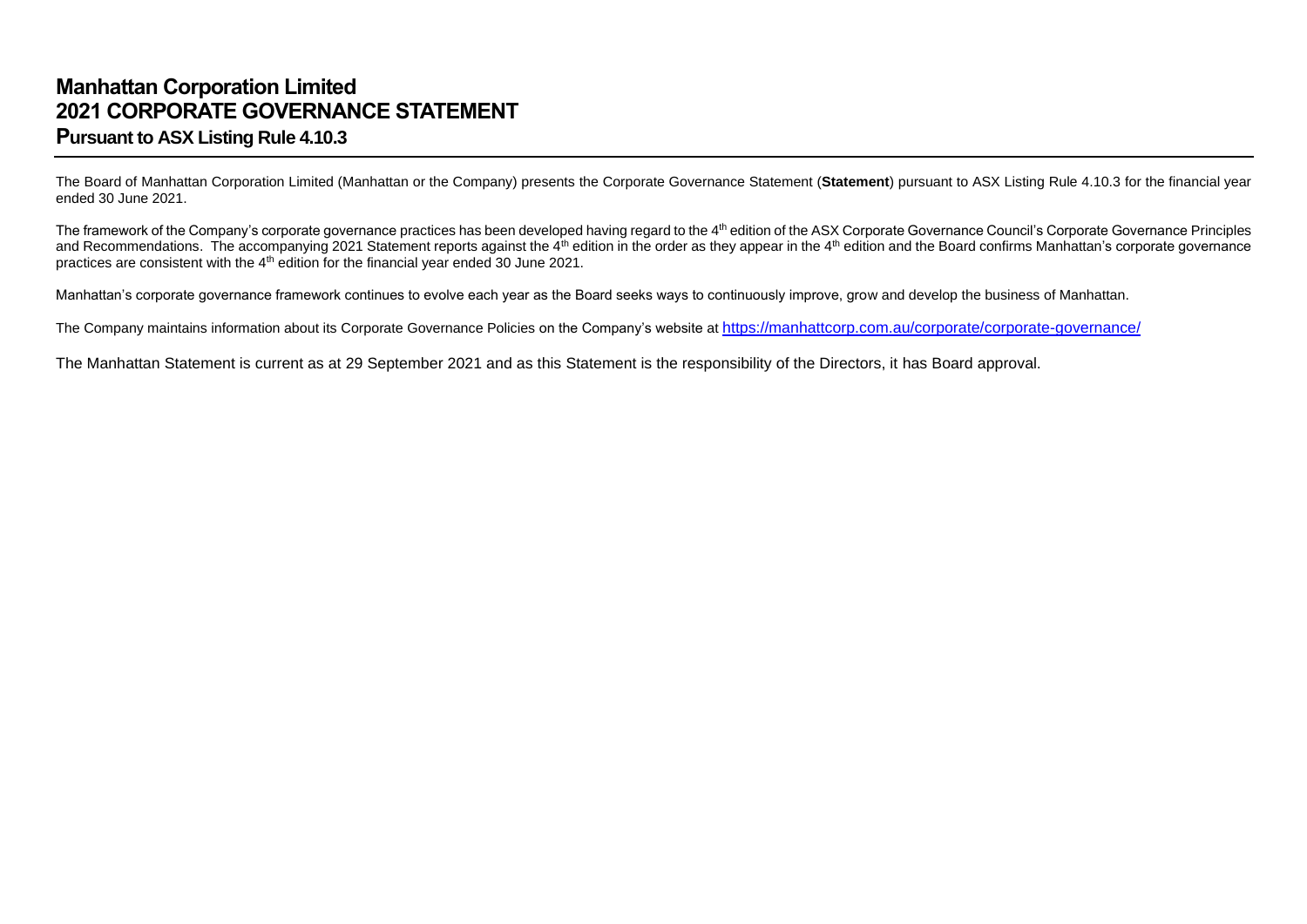|                  | <b>Corporate Governance Recommendation</b><br>Is the Recommendation followed                                |               |  |
|------------------|-------------------------------------------------------------------------------------------------------------|---------------|--|
|                  | Principle 1 Lay solid foundations for management and oversight                                              |               |  |
| 1.1              | Disclose roles and responsibilities of board and management                                                 | <b>Yes</b>    |  |
| 1.2              | Undertake appropriate checks before appointing or electing a person as director                             | Yes           |  |
| 1.3              | Written agreement with each director and senior executive                                                   | <b>Yes</b>    |  |
| 1.4              | Company Secretary accountable directly to Board                                                             | <b>Yes</b>    |  |
| 1.5              | Diversity Policy disclosures reported                                                                       | <b>Partly</b> |  |
| 1.6              | Board performance evaluation undertaken                                                                     | <b>Partly</b> |  |
| 1.7              | Senior executive performance evaluation undertaken                                                          | Yes           |  |
|                  | Principle 2 Structure the Board to add value                                                                |               |  |
| 2.1              | Nomination committee requirements met                                                                       | <b>No</b>     |  |
| $\overline{2.2}$ | Board skills matrix disclosed                                                                               | <b>Yes</b>    |  |
| 2.3              | Director Independence and tenure disclosed                                                                  | Yes           |  |
| 2.4              | Majority of the board are independent directors                                                             | <b>Yes</b>    |  |
| 2.5              | Chair of the board is an independent director and not the same person as the MD                             | Yes           |  |
| $\overline{2.6}$ | Director induction and ongoing training program                                                             | <b>Yes</b>    |  |
|                  | Principle 3 Instill a culture of acting lawfully, ethically and responsibly                                 |               |  |
| 3.1              | Disclosure of values                                                                                        | Yes           |  |
| $\overline{3.2}$ | Disclosure of code of conduct                                                                               | Yes           |  |
| 3.3              | Disclosure of whistleblower policy                                                                          | <b>Yes</b>    |  |
| $\overline{3.4}$ | Disclosure of anti-bribery and corruption policy                                                            | <b>Yes</b>    |  |
|                  | Principle 4 Safeguard integrity in corporate reporting                                                      |               |  |
| 4.1              | Audit committee requirements met                                                                            | <b>No</b>     |  |
| 4.2              | MD and CFO financial statement declarations received                                                        | <b>Yes</b>    |  |
| 4.3              | Verification of integrity of public documents released not reviewed or audited by external auditor          |               |  |
| 4.3              | External auditors attend AGM and available to answer questions from securityholders                         | <b>Yes</b>    |  |
|                  | Principle 5 Make timely and balanced disclosure                                                             |               |  |
| 5.1              | Continuous Disclosure Policy available on website                                                           | <b>Yes</b>    |  |
| $\overline{5.2}$ | Distribution of material market announcements to Board                                                      | <b>Yes</b>    |  |
| 5.3              | Release of investor or analyst presentations                                                                | <b>Yes</b>    |  |
|                  | Principle 6 Respect the rights of securityholders                                                           |               |  |
| 6.1              | Corporate and governance information available on website                                                   | Yes           |  |
| 6.2              | Investor relations program                                                                                  | Yes           |  |
| 6.3              | Processes to facilitate and encourage participation at shareholder meetings                                 | <b>Yes</b>    |  |
| 6.4              | All Listing Rule resolutions to be decided by a poll at shareholder meetings                                | <b>Yes</b>    |  |
| 6.5              | Electronic securityholder communications functionality                                                      | <b>Yes</b>    |  |
|                  | Principle 7 Recognise and manage risk                                                                       |               |  |
| 7.1              | Risk committee requirements met                                                                             | <b>No</b>     |  |
| 7.2              | Annual review of risk management framework                                                                  | <b>Yes</b>    |  |
| 7.3              | No internal audit function but internal control processes in place                                          | Yes           |  |
| 7.4              | Disclosure of material exposure to and management of economic, environmental and social sustainability risk | <b>Yes</b>    |  |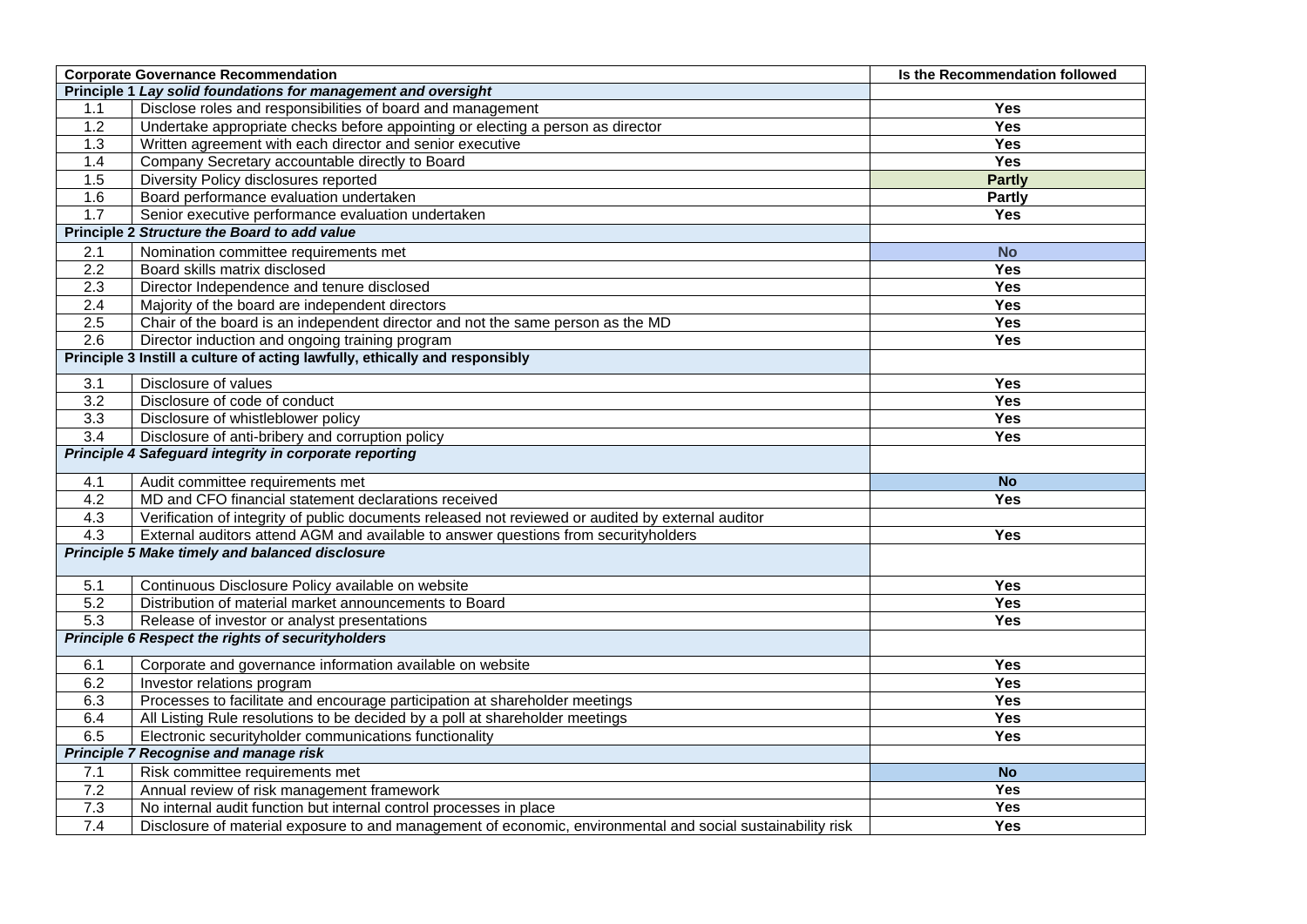| <b>Principle 8 Remunerate fairly and responsibly</b> |                                                                     |     |
|------------------------------------------------------|---------------------------------------------------------------------|-----|
| 8.1                                                  | Remuneration committee requirements                                 | No  |
| 8.2                                                  | Remuneration practices disclosed                                    | Yes |
| 8.3                                                  | Remuneration Policy disclosures regarding equity based remuneration | Yes |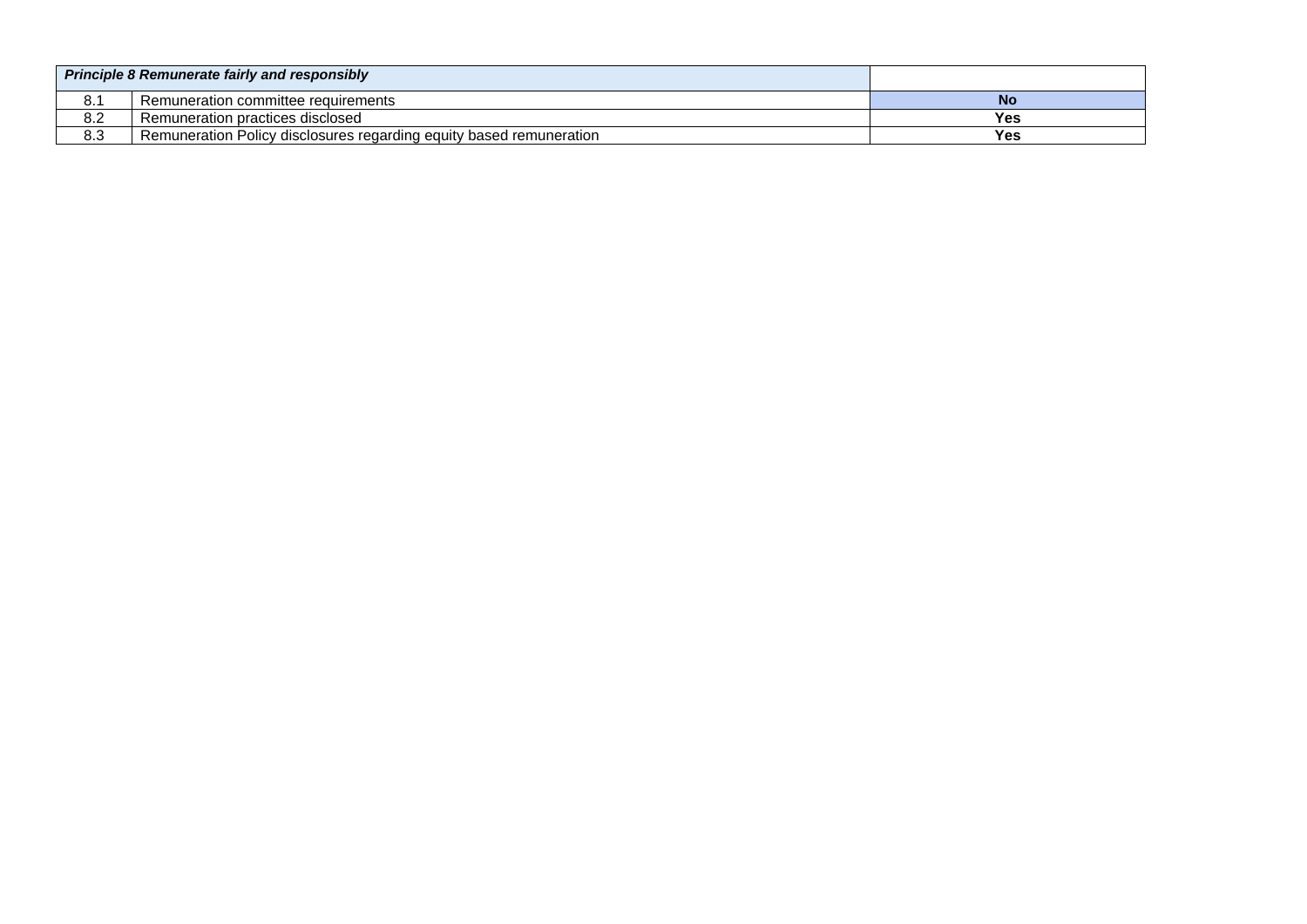| <b>Principle 1</b>                                                                                                                                   | Lay solid foundations for management and oversight                                                                                                                                                                                                                                                                                                                                                                                                                                                               |  |
|------------------------------------------------------------------------------------------------------------------------------------------------------|------------------------------------------------------------------------------------------------------------------------------------------------------------------------------------------------------------------------------------------------------------------------------------------------------------------------------------------------------------------------------------------------------------------------------------------------------------------------------------------------------------------|--|
|                                                                                                                                                      | Establish and disclose the respective roles and responsibilities of the board and management and how their performance is<br>monitored and evaluated                                                                                                                                                                                                                                                                                                                                                             |  |
| 1.1 The Company should disclose                                                                                                                      | <b>YES, in compliance</b>                                                                                                                                                                                                                                                                                                                                                                                                                                                                                        |  |
| (a) the respective roles and responsibilities of<br>the board and management; and                                                                    | It is the role of the Manhattan Board to promote profitability and create shareholder value through leadership and strategic direction.                                                                                                                                                                                                                                                                                                                                                                          |  |
| (b) those matters expressly reserved to the<br>board and those delegated to management                                                               | It is the responsibility of the Manhattan Board to monitor the operational and financial performance on behalf of shareholders,<br>establish the values that all will abide by, set the strategic objectives, identify areas of risk of the Company's operations, mitigate<br>and manage the risks, in addition to other regulatory and ethical roles.                                                                                                                                                           |  |
|                                                                                                                                                      | To ensure the Board is equipped to carry out its role and responsibilities, a Board Charter has been adopted. The Board Charter<br>was reviewed and updated in June 2020 and a copy of the Charter is available in the Corporate Governance section of the<br>Company's website at https://manhattcorp.com.au/corporate/corporate-governance/                                                                                                                                                                    |  |
|                                                                                                                                                      | The role of management is the sound and prudential responsibility to implement the strategic objectives and organise the day-to-<br>day running of operations, administration and management of Manhattan in accordance with the delegated authority specified by<br>the Board as outlined in the Board Charter. Senior Executives are regularly involved in Board discussions.                                                                                                                                  |  |
|                                                                                                                                                      | Due to the stage of the Company's operations, Manhattan has neither a Managing Director and/or executive team and currently it<br>is the full Board who carries out the functions reserved for management, which ensures the Company is appropriately administered<br>and managed.                                                                                                                                                                                                                               |  |
| 1.2 The Company should                                                                                                                               | <b>YES, in compliance</b>                                                                                                                                                                                                                                                                                                                                                                                                                                                                                        |  |
| (a) undertake appropriate checks before<br>appointing a person, or putting forward to<br>shareholders a candidate for election as a<br>director; and | Under the direction and supervision of the Chairman, background checks to ascertain and verify a potential candidate's education,<br>qualifications, experience the ability to make independent judgement and the ability to commit to the time to fulfil the responsibilities<br>as a Manhattan director will be undertaken on each potential candidate for directorship. The Manhattan Board collectively appoints<br>the most suitable candidate who will stand for election at the next shareholder meeting. |  |
| provide security holders with all material<br>(b)<br>information in its possession relevant to a                                                     | All members of the Board display strong business acumen and can adequately make these decisions.                                                                                                                                                                                                                                                                                                                                                                                                                 |  |
| decision on whether or not to elect or re-<br>elect a director.                                                                                      | The Company ensures that all material information in its possession relevant to a shareholder's decision whether to elector re-elect<br>a director, is provided to shareholders in the Company's Notice of Annual General Meeting.                                                                                                                                                                                                                                                                               |  |
|                                                                                                                                                      | The Directors' Report within the Company's Annual Report provides fulsome information on all Directors who have served the<br>Company within the financial year.                                                                                                                                                                                                                                                                                                                                                 |  |
| 1.3 The Company should have a written agreement<br>with each director and senior executive setting<br>out the terms of their appointment             | <b>YES, in compliance</b><br>Written agreements setting out the terms and conditions of appointment are in place for directors and senior executives ensuring<br>all have a clear understanding of their duties, roles, responsibilities and expectations.                                                                                                                                                                                                                                                       |  |
|                                                                                                                                                      | Directors - The agreements establish the roles and responsibilities of each director, the approximate time commitment, confirmation<br>of insurance and indemnity any entitlements, disclosure requirements and reporting lines, together with their<br>remuneration details.                                                                                                                                                                                                                                    |  |
|                                                                                                                                                      | Senior executives - The services of management are maintained under consultancy services agreements.                                                                                                                                                                                                                                                                                                                                                                                                             |  |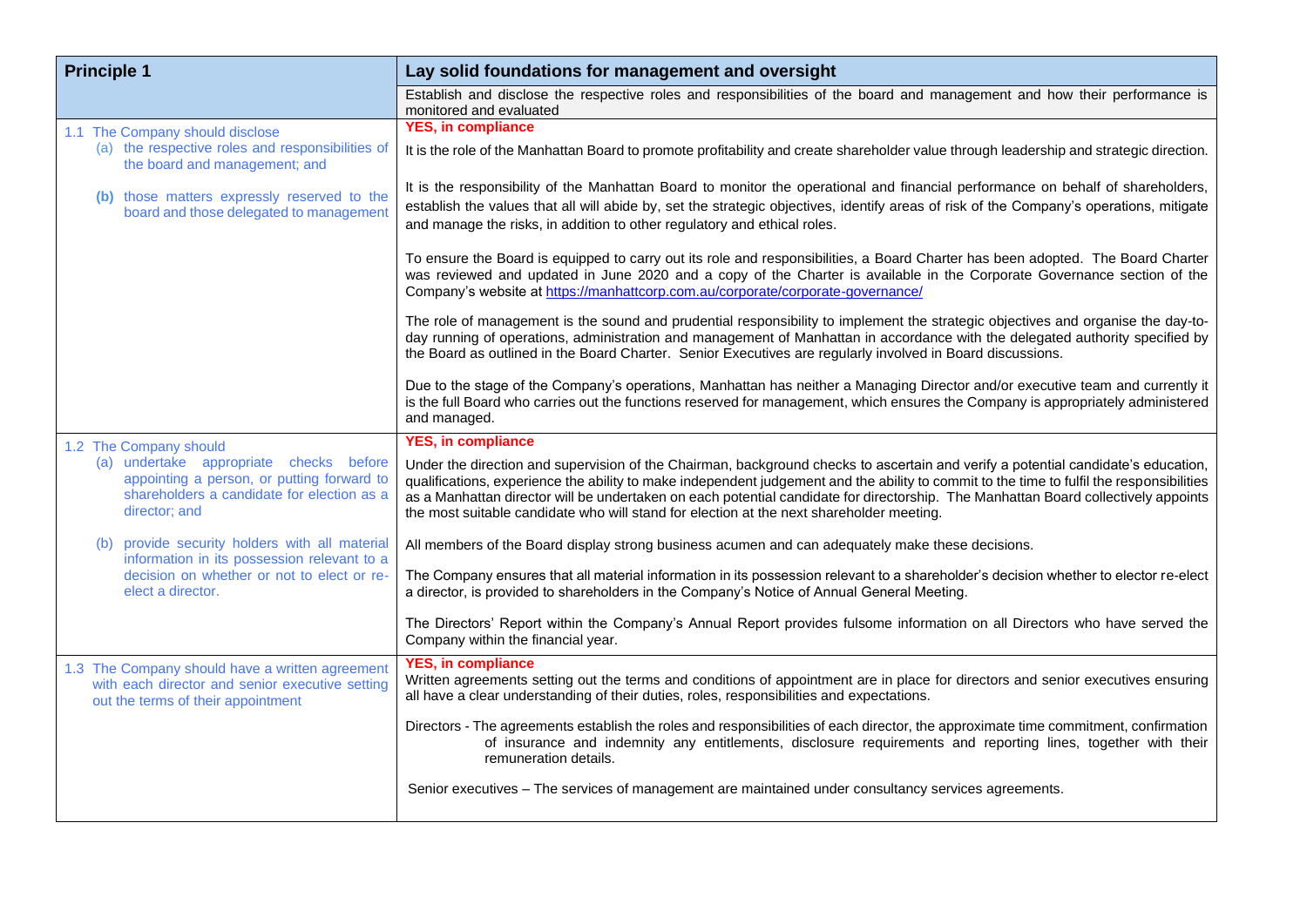| 1.4 The Company Secretary should be accountable<br>directly to the board, through the chair, on all                                      | <b>YES, in compliance</b>                                                                                                                                                                                                        |                                                                                                  | The Company Secretary is accountable directly to the Board, through the Chairman, on all matters to do with the proper functioning                                                                                                                                 |  |
|------------------------------------------------------------------------------------------------------------------------------------------|----------------------------------------------------------------------------------------------------------------------------------------------------------------------------------------------------------------------------------|--------------------------------------------------------------------------------------------------|--------------------------------------------------------------------------------------------------------------------------------------------------------------------------------------------------------------------------------------------------------------------|--|
| matters to do with the proper functioning of the<br>board                                                                                | of the Board.                                                                                                                                                                                                                    |                                                                                                  |                                                                                                                                                                                                                                                                    |  |
|                                                                                                                                          | Pty Limited and communications with the ASX.                                                                                                                                                                                     |                                                                                                  | The Company Secretary is responsible for oversight of the share registry services provided by Computershare Investor Services                                                                                                                                      |  |
|                                                                                                                                          |                                                                                                                                                                                                                                  | Each Director of the Company can communicate directly with the Company Secretary and vice versa. |                                                                                                                                                                                                                                                                    |  |
|                                                                                                                                          | responsibilities of the Company Secretary are set out in the Board Charter.                                                                                                                                                      |                                                                                                  | The qualifications and experience of the Company Secretary is set out in the Directors' Report of the Annual Report and the                                                                                                                                        |  |
|                                                                                                                                          | The appointment and removal of the Company Secretary is by Board resolution.                                                                                                                                                     |                                                                                                  |                                                                                                                                                                                                                                                                    |  |
| 1.5 The Company should:                                                                                                                  | <b>YES, in compliance</b>                                                                                                                                                                                                        |                                                                                                  |                                                                                                                                                                                                                                                                    |  |
| (a) Have and disclose a diversity policy                                                                                                 | At Manhattan, the Board believes an inclusive culture and a diverse workforce leads to diversity of thought, better decision-making,<br>drives stronger business performance, and attracts, retain and motivate the best people. |                                                                                                  |                                                                                                                                                                                                                                                                    |  |
|                                                                                                                                          |                                                                                                                                                                                                                                  |                                                                                                  | The Diversity Policy provides the framework for diversity and inclusion initiatives at Manhattan. A copy of the Policy is available in<br>the Corporate Governance section of the Company's website at https://manhattcorp.com.au/corporate/corporate-governance/. |  |
|                                                                                                                                          | regardless of gender, age and cultural background.                                                                                                                                                                               |                                                                                                  | The diversity objectives are set by the Board and traditionally encourages the Company to engage directors, external service<br>providers and recruit employees (when appropriate) with the appropriate and required qualifications, skills and experience         |  |
| Currently when a vacancy exists, the most suitable person(s) will be engaged which could be seen to be biased selection.                 |                                                                                                                                                                                                                                  |                                                                                                  |                                                                                                                                                                                                                                                                    |  |
| (b) Through its board or a committee of the<br>board set measurable objectives for                                                       | No, not in compliance                                                                                                                                                                                                            |                                                                                                  |                                                                                                                                                                                                                                                                    |  |
| achieving gender diversity in the<br>composition of its board, senior executives<br>and workforce generally; and                         | of gender diversity, the priority for Manhattan now is experience and knowledge.                                                                                                                                                 |                                                                                                  | Given the size of the Board and the embryonic nature of operations, the Board considers it is not practical to set measurable<br>objectives for achieving gender diversity as outlined in Recommendation 1.5(b). Even though the Board understands the importance  |  |
|                                                                                                                                          | increase.                                                                                                                                                                                                                        |                                                                                                  | The Board will review adopting and setting measurable objectives for achieving gender diversity when the Company's operations                                                                                                                                      |  |
| (c) Disclose in relation to each reporting period<br>the measurable objectives set for that<br>i.<br>period to achieve gender diversity; | <b>Gender Diversity Disclosure</b><br>There are currently no specific measurable objectives in the form of targets regarding the proportion of females to be employed at<br>the Board or key management personnel level.         |                                                                                                  |                                                                                                                                                                                                                                                                    |  |
| The entity's progress towards<br>ii.<br>achieving those objectives; and                                                                  | Manhattan provides the following information regarding the proportion of gender diversity as at 30 June 2021:                                                                                                                    |                                                                                                  |                                                                                                                                                                                                                                                                    |  |
| The respective proportions of men and                                                                                                    | Representation                                                                                                                                                                                                                   | <b>Portion of Females / Total Number</b>                                                         | <b>Portion of Females / Total Number</b>                                                                                                                                                                                                                           |  |
| women on the board, in senior<br>executive positions and across the                                                                      |                                                                                                                                                                                                                                  | 2021                                                                                             | 2020                                                                                                                                                                                                                                                               |  |
| whole organization; or                                                                                                                   | <b>Board</b>                                                                                                                                                                                                                     | $0/3(0\%)$                                                                                       | $0/3(0\%)$                                                                                                                                                                                                                                                         |  |
|                                                                                                                                          | Key management personnel                                                                                                                                                                                                         | $0/1(0\%)$                                                                                       | $0/1(0\%)$                                                                                                                                                                                                                                                         |  |
|                                                                                                                                          | <b>Contract service providers</b>                                                                                                                                                                                                | 2/3 (67%)                                                                                        | 2/3 (67%)                                                                                                                                                                                                                                                          |  |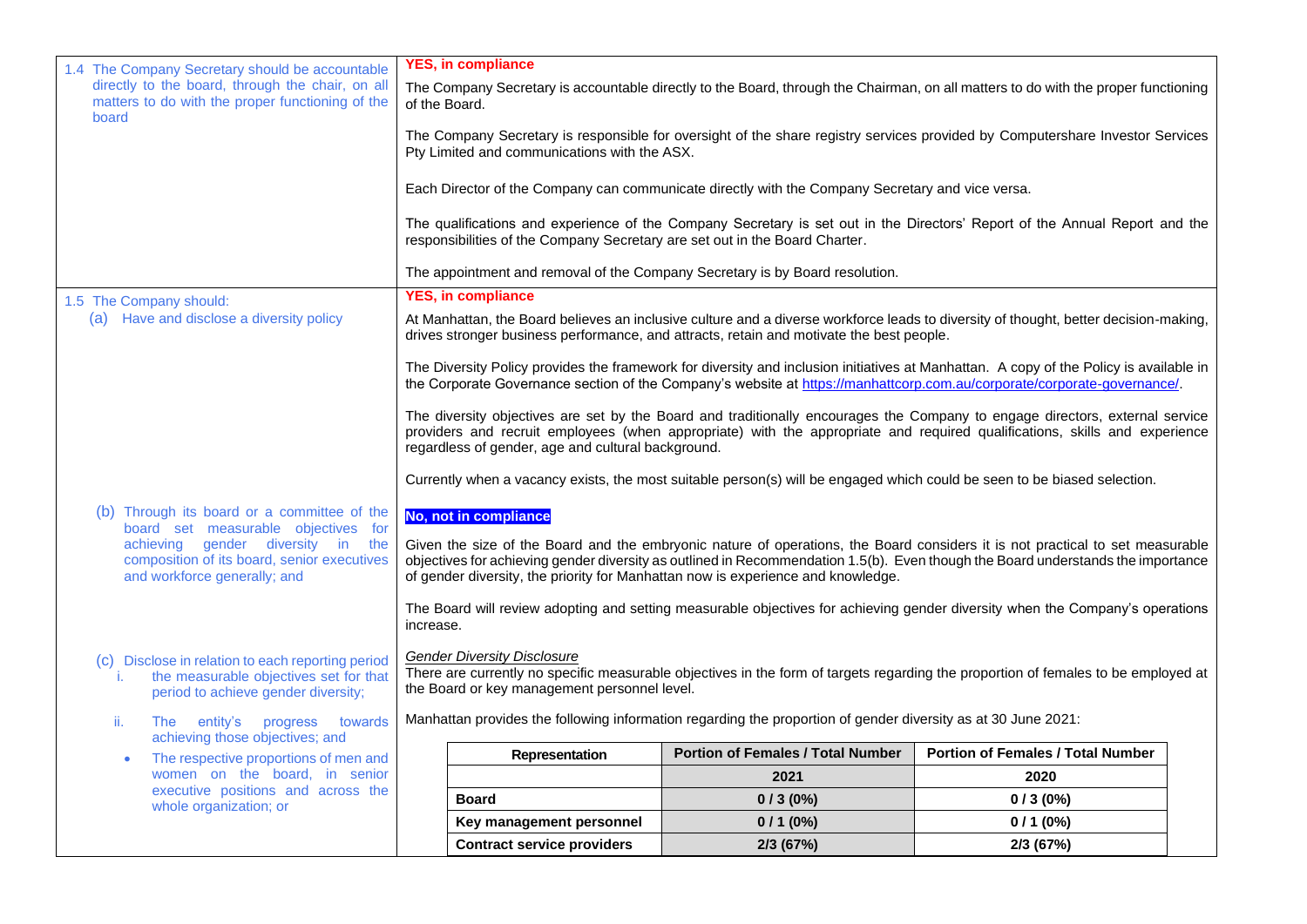| "Gender<br>Equity<br>The most recent<br>defined<br>Indicators"<br>in.<br>the<br><b>as</b><br><b>Workplace Gender Equality Act.</b>                                                                                                                                                                                                    | Manhattan is not a "relevant employer" under the Workplace Gender Equality Act 2012(Cth) because it is not a registered higher<br>education provider or an employer of 100 or more employees in Australia. The Company is not part of the S&P/ASX 300 Index at<br>the commencement of the reporting period.                                                                                                                                                                                                                                                                                                                                                                                                                                                                                                                                                                                                                                                                                                                                                                                                                                                                                    |
|---------------------------------------------------------------------------------------------------------------------------------------------------------------------------------------------------------------------------------------------------------------------------------------------------------------------------------------|------------------------------------------------------------------------------------------------------------------------------------------------------------------------------------------------------------------------------------------------------------------------------------------------------------------------------------------------------------------------------------------------------------------------------------------------------------------------------------------------------------------------------------------------------------------------------------------------------------------------------------------------------------------------------------------------------------------------------------------------------------------------------------------------------------------------------------------------------------------------------------------------------------------------------------------------------------------------------------------------------------------------------------------------------------------------------------------------------------------------------------------------------------------------------------------------|
| 1.6 The Company should<br>(a) Have and disclose a<br>process for<br>periodically evaluating the performance of<br>the board, its committees and individual<br>directors; and<br>Disclose for each reporting period, whether<br>a performance evaluation was undertaken<br>in the reporting period in accordance with<br>that process. | <b>YES, in compliance</b><br>The Board has adopted a policy for evaluating the performance of the Board and Directors, a copy of the Policy is available in the<br>Corporate Governance section of the Company's website at https://manhattcorp.com.au/corporate/corporate-governance/<br>The performance of the Board and indirectly the Directors is reviewed annually against measures applicable for a junior resource<br>company. It is not a formal evaluation in the strictest sense but one the Board deems appropriate.<br>The process of evaluation and self-assessment takes the form of a questionnaire completed by each of the directors. Following<br>collation, the results and the adequacy and appropriateness of the self-assessment process are considered and discussed by the<br>directors at the next Board meeting, and follow-up actions will be determined.<br>The Chairman of the Board is responsible for performing the collation and review of individual directors' responses and presents<br>the results to the Board for discussion and action.<br>In 2021, the Board performed the annual evaluation process in accordance with the process described above. |
| 1.7 The Company should<br>(a) Have and disclose<br>process for<br>a<br>periodically evaluating the performance of<br>its senior executives; and<br>Disclose, in relation to each reporting<br>period, whether a performance evaluation<br>was undertaken in the reporting period on<br>accordance with that process                   | <b>YES, in compliance</b><br>The Company engages the CEO under a consultancy services agreement which establishes the roles and responsibilities together<br>with the Company's expectations of performance.<br>The Chairman reviews the performance of the CEO in terms of the consultancy services agreement and should there be any<br>discrepancies in expectations, feedback on performance is provided and if required a plan would be developed to align the ongoing<br>contribution of that person to the service needs of the Company.<br>The directors consider that an appropriate and adequate process for the evaluation of service providers is in place. A more<br>structured process of assessment will be considered in the future as projects develop.                                                                                                                                                                                                                                                                                                                                                                                                                       |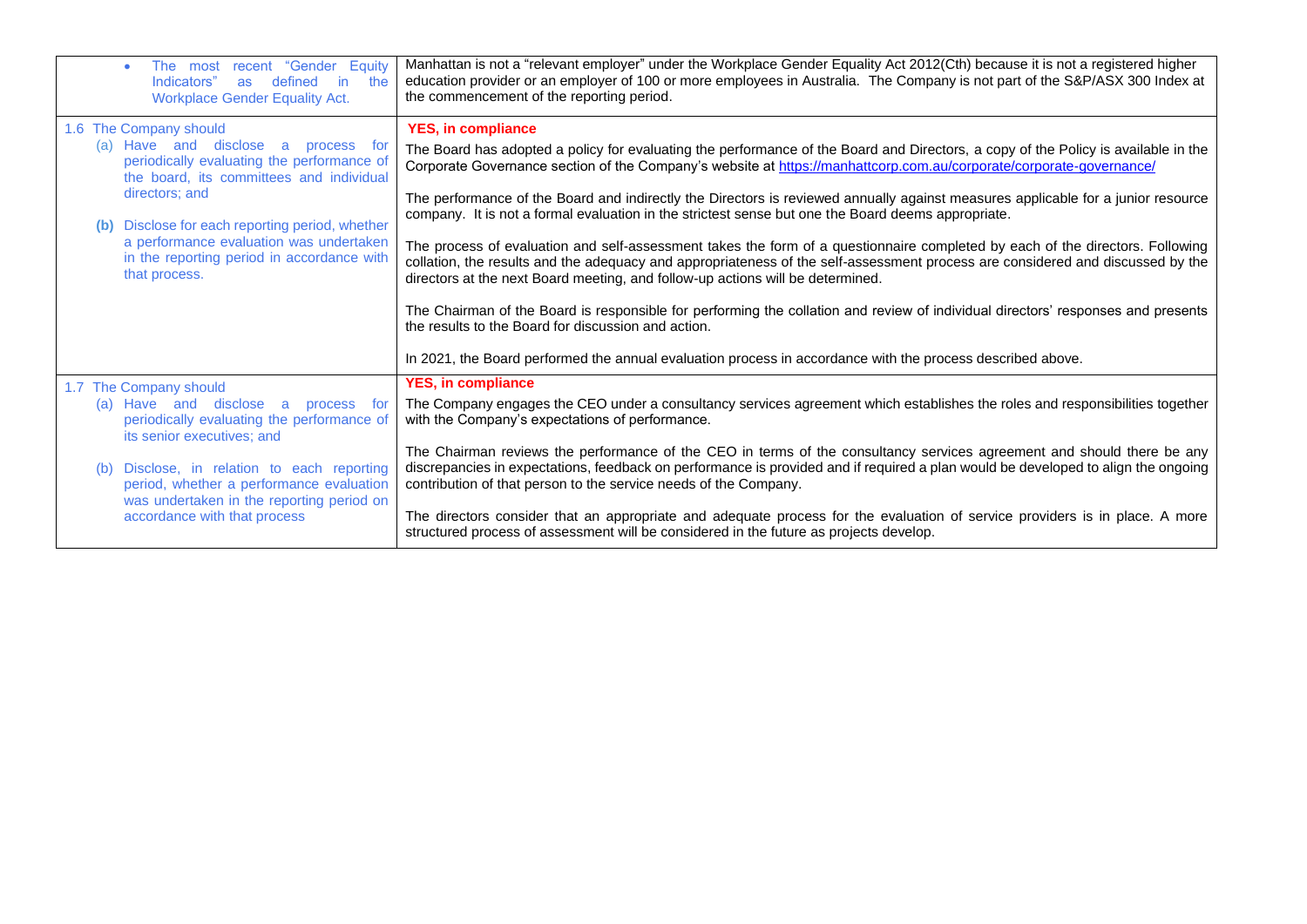| <b>Principle 2</b>                                                                                                                                                                                                                                                                                                                                                                                                                                                                                                                                                                                                                 | Structure the board to add value                                                                                                                                                                                                                                                                                                                                                                                                                                                                                                                                                                                                                                                                                                                                                                                                                                                                                                                                                                                                                                                                                                                          |  |
|------------------------------------------------------------------------------------------------------------------------------------------------------------------------------------------------------------------------------------------------------------------------------------------------------------------------------------------------------------------------------------------------------------------------------------------------------------------------------------------------------------------------------------------------------------------------------------------------------------------------------------|-----------------------------------------------------------------------------------------------------------------------------------------------------------------------------------------------------------------------------------------------------------------------------------------------------------------------------------------------------------------------------------------------------------------------------------------------------------------------------------------------------------------------------------------------------------------------------------------------------------------------------------------------------------------------------------------------------------------------------------------------------------------------------------------------------------------------------------------------------------------------------------------------------------------------------------------------------------------------------------------------------------------------------------------------------------------------------------------------------------------------------------------------------------|--|
|                                                                                                                                                                                                                                                                                                                                                                                                                                                                                                                                                                                                                                    | The board should be of an appropriate size, composition, skills and commitment to enable it to discharge its duties effectively.                                                                                                                                                                                                                                                                                                                                                                                                                                                                                                                                                                                                                                                                                                                                                                                                                                                                                                                                                                                                                          |  |
| 2.1 The Company should<br>(a) Have a nomination committee<br>With a least three (3) members, a<br>majority of who are independent<br>directors:<br>Chaired by an independent director<br>And discloses:<br>The charter of the committee;<br>The members of the committee; and<br>$\bullet$<br>The number of times the committee met<br>$\bullet$<br>throughout the period and the individual<br>attendance of the members at those<br>meetings                                                                                                                                                                                     | <b>No, not in compliance</b><br>The current Board comprises 3 experienced non-executive directors who act as the Nomination Committee and there is no<br>need to further subdivide the Board. A separate Nomination Committee will not benefit Manhattan presently, only when<br>operations are of a sufficient magnitude will the Board review the status of this Committee.<br>It is not envisaged the Company will establish a separate nomination committee but will combine the function and have a<br>Remuneration and Nomination Committee.<br>A Remuneration and Nomination Committee Charter setting out responsibilities and terms of reference has been adopted by<br>the Board, which enables the Board to discharge its duties effectively as a Nomination Committee.<br>A copy of the Charter is available in the Corporate Governance section of the Company's website at<br>https://manhattcorp.com.au/corporate/corporate-governance/<br>The Board regularly reviews whether it has in place the "right" mix of skills and resources suitable for the junior resources<br>sector.                                                        |  |
| If the Company has no nomination<br>$\bullet$<br>committee, there must be disclosure of<br>that fact and the processes it employs<br>to address board succession issues<br>and to ensure that the board has the<br>appropriate<br>balance<br>of the contract of the contract of the contract of the contract of the contract of the contract of the contract of the contract of the contract of the contract of the contract of the contract of the contract of the contrac<br>skills,<br>knowledge, experience independent<br>and diversity to enable it to discharge<br>duties<br>and<br>responsibilities<br>its<br>effectively. | As current and new projects morph, the Board will inevitably change in terms of numbers and succession planning will then<br>come to the fore.<br>The Remuneration and Nomination Committee Charter sets out the processes the Board employs to address board<br>succession issues.                                                                                                                                                                                                                                                                                                                                                                                                                                                                                                                                                                                                                                                                                                                                                                                                                                                                       |  |
| 2.2 The Company should have and disclose a board<br>skills matrix of skills and diversity that the board<br>currently has or is looking to achieve in its<br>membership.                                                                                                                                                                                                                                                                                                                                                                                                                                                           | <b>YES. in compliance</b><br>It is a policy of Manhattan for the Board to be comprised of individuals with the skills, knowledge and experience suitable for<br>a junior resources company.<br>The current Board is highly credentialed with diversity of skills and perspectives which supports and delivers good governance<br>and sustainable Company performance.<br>The skills determined as relevant by the Board are:<br>Corporate finance and capital investment: proven experience in assessing capital projects, investments and merger and<br>acquisition opportunities, and their financing and performance.<br>Financial: proven financial qualifications (such as a degree in commerce, finance, accounting, CA, CPA) and/or former CFO<br>role with the ability to analyse key financial statements, critically assess the Company's financial performance, and contribute<br>to strategic financial planning.<br>Exploration: broad range of experience in exploration, mining, refining, development, production, distribution, metallurgy,<br>processing and environmental, joint venture experience, product marketing and commercial. |  |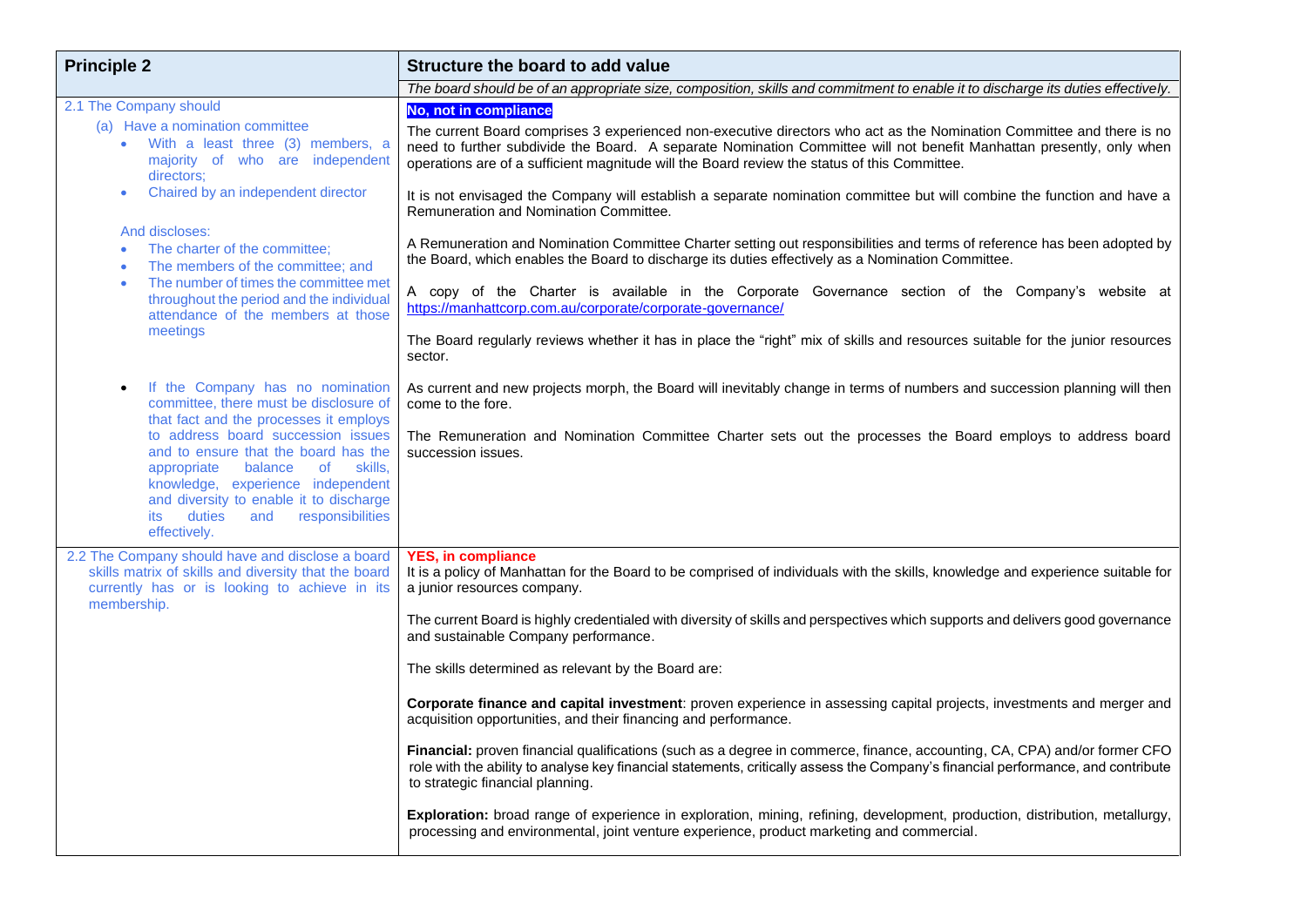|                                                                                                                                                                                | Positioning and crisis management: ability to contribute to the positioning of the Company to assist in high level<br>communications and crisis management, lateral thinker, pro-active, public and private sector experience.                                                                                                    |                                                                                                                                                                                                                                                     |  |
|--------------------------------------------------------------------------------------------------------------------------------------------------------------------------------|-----------------------------------------------------------------------------------------------------------------------------------------------------------------------------------------------------------------------------------------------------------------------------------------------------------------------------------|-----------------------------------------------------------------------------------------------------------------------------------------------------------------------------------------------------------------------------------------------------|--|
|                                                                                                                                                                                | Executive management: experience at an executive level including the ability to appoint and evaluate the CEO and oversee<br>strategic, human resource management together with industry knowledge.                                                                                                                                |                                                                                                                                                                                                                                                     |  |
|                                                                                                                                                                                |                                                                                                                                                                                                                                                                                                                                   | Corporate governance: understanding and experience in best practice corporate governance particularly as it relates to an<br>exploration and mining company and an ability to apply that to continually improve the Company's corporate governance. |  |
|                                                                                                                                                                                | Legal compliance: knowledge of relevant laws and regulatory frameworks, and an ability to identify and oversee the<br>Company's management of its legal and contractual obligations and compliance management.                                                                                                                    |                                                                                                                                                                                                                                                     |  |
|                                                                                                                                                                                | Risk management: ability to identify key risks to the Company in a wide range of areas (including cash resources,<br>exploration, governance, information technology, reputation, capital investment, OH&S), and monitor risk management<br>frameworks and systems                                                                |                                                                                                                                                                                                                                                     |  |
|                                                                                                                                                                                | Strategy and policy development: ability to think strategically, identify and critically assess strategic opportunities and<br>threats to the Company and develop strategies in response and ability to identify key issues for the Company and develop<br>appropriate policy parameters within which the Company should operate. |                                                                                                                                                                                                                                                     |  |
|                                                                                                                                                                                | How these skills translates to the current Board is as follows:                                                                                                                                                                                                                                                                   |                                                                                                                                                                                                                                                     |  |
|                                                                                                                                                                                | <b>Skills</b>                                                                                                                                                                                                                                                                                                                     | Name of Directors with the particular skill                                                                                                                                                                                                         |  |
|                                                                                                                                                                                | <b>Corporate finance and capital investment</b>                                                                                                                                                                                                                                                                                   | Marcello Cardaci and John Seton                                                                                                                                                                                                                     |  |
|                                                                                                                                                                                | <b>Financial</b>                                                                                                                                                                                                                                                                                                                  | Marcello Cardaci and John Seton                                                                                                                                                                                                                     |  |
|                                                                                                                                                                                | <b>Exploration</b>                                                                                                                                                                                                                                                                                                                | Jens Balkau                                                                                                                                                                                                                                         |  |
|                                                                                                                                                                                | Positioning and crisis management                                                                                                                                                                                                                                                                                                 | Marcello Cardaci, John Seton and Jens Balkau                                                                                                                                                                                                        |  |
|                                                                                                                                                                                | <b>Executive management</b>                                                                                                                                                                                                                                                                                                       | Marcello Cardaci, John Seton and Jens Balkau                                                                                                                                                                                                        |  |
|                                                                                                                                                                                | Corporate governance                                                                                                                                                                                                                                                                                                              | Marcello Cardaci, John Seton and Jens Balkau                                                                                                                                                                                                        |  |
|                                                                                                                                                                                | Legal compliance                                                                                                                                                                                                                                                                                                                  | Marcello Cardaci and John Seton                                                                                                                                                                                                                     |  |
|                                                                                                                                                                                | <b>Risk management</b>                                                                                                                                                                                                                                                                                                            | Marcello Cardaci, John Seton and Jens Balkau                                                                                                                                                                                                        |  |
|                                                                                                                                                                                | Strategy and policy development                                                                                                                                                                                                                                                                                                   | Marcello Cardaci, John Seton and Jens Balkau                                                                                                                                                                                                        |  |
|                                                                                                                                                                                | biographies are set out in the Directors' Report of the Company's Annual Report.                                                                                                                                                                                                                                                  | The detailed Skills Matrix which explains the above further is located within the Board Charter. Furthermore, detailed                                                                                                                              |  |
|                                                                                                                                                                                | not directly represented on the Board, they are augmented through external advisors.                                                                                                                                                                                                                                              | As a team, the Manhattan Board brings together a broad range of experience but to the extent that any skills are                                                                                                                                    |  |
| 2.3 The Company should disclose:                                                                                                                                               | <b>YES, in compliance</b>                                                                                                                                                                                                                                                                                                         |                                                                                                                                                                                                                                                     |  |
| (a) The names of the directors considered by<br>the board to be independent;                                                                                                   | decision making".                                                                                                                                                                                                                                                                                                                 | The Board Charter gives formal recognition to a detailed definition of independence being "independence of thought and                                                                                                                              |  |
| (b) If a director has an interest, position,<br>association or relationship that might cause                                                                                   | Due to the desire to contain costs and establish the Company's future strategic direction, the Board is comprised of 3 directors,<br>all of whom are non-executive independent directors, including the Chairman.                                                                                                                 |                                                                                                                                                                                                                                                     |  |
| doubts about the independence of a<br>director but the board is of the opinion that<br>it does not compromise the independence<br>of the director, the nature of the interest, | and when appropriate.                                                                                                                                                                                                                                                                                                             | A review of the independence criteria detailed in Recommendation 2.3 in relation to each director is made on a regular basis                                                                                                                        |  |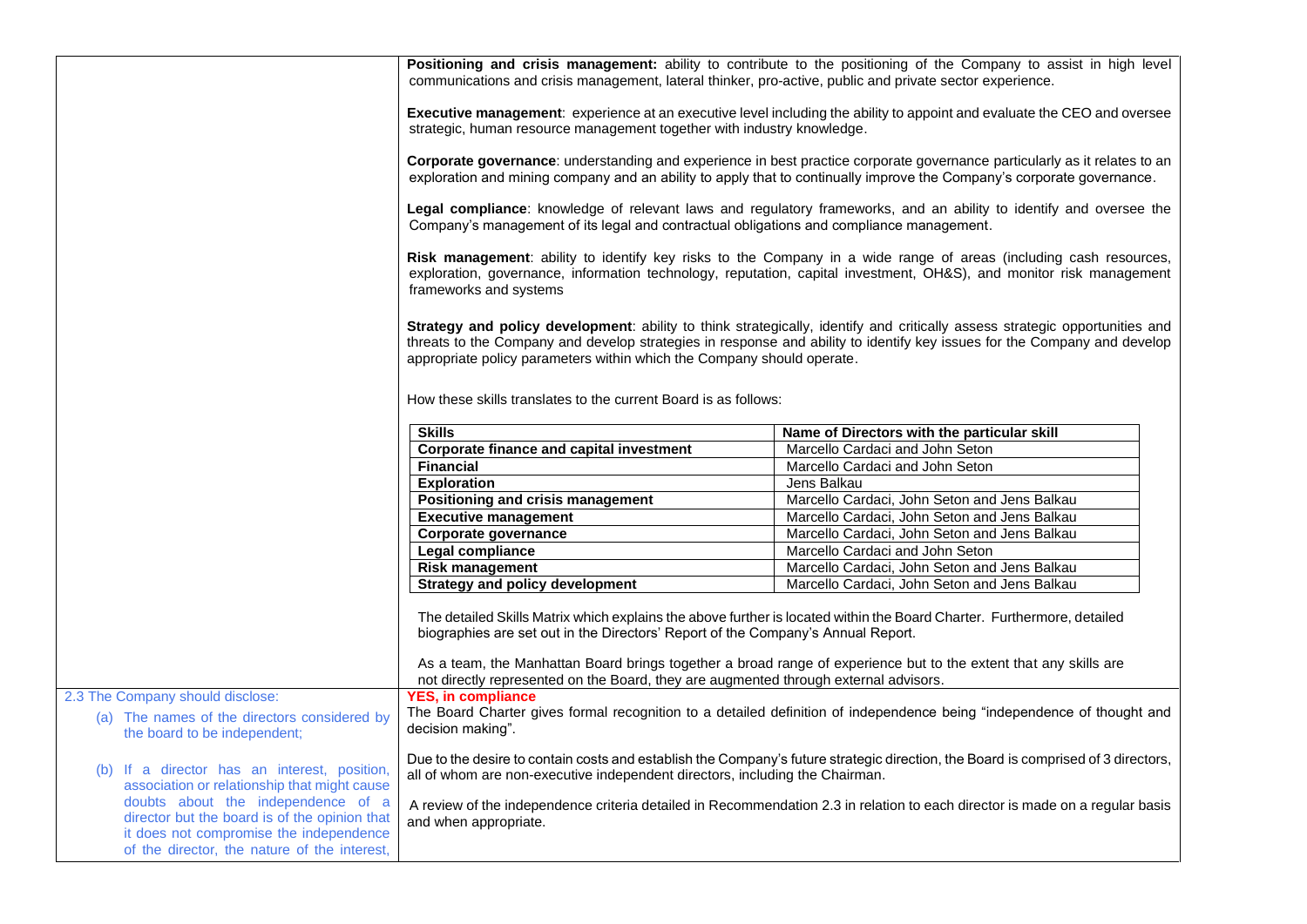| position, association or relationship in<br>question and explanation of why the board<br>is of that opinion; and<br>The length of service of each director<br>(C)                                                                           | <b>Director</b>                                                                                                          | <b>Position on the Board</b>                                                                                                                                                                                                                                                                                                                                                | <b>Term in Office</b>        | Non-<br><b>Executive</b> | Independent |
|---------------------------------------------------------------------------------------------------------------------------------------------------------------------------------------------------------------------------------------------|--------------------------------------------------------------------------------------------------------------------------|-----------------------------------------------------------------------------------------------------------------------------------------------------------------------------------------------------------------------------------------------------------------------------------------------------------------------------------------------------------------------------|------------------------------|--------------------------|-------------|
|                                                                                                                                                                                                                                             | <b>Marcello</b><br><b>CARDACI</b>                                                                                        | <b>Non-Executive Chair and Director</b>                                                                                                                                                                                                                                                                                                                                     | 18 December 2006<br>14 years | <b>Yes</b>               | Yes         |
|                                                                                                                                                                                                                                             | <b>John</b><br><b>SETON</b>                                                                                              | <b>Non-Executive Director</b>                                                                                                                                                                                                                                                                                                                                               | 20 July 2009<br>12 years     | Yes                      | Yes         |
|                                                                                                                                                                                                                                             | <b>Jens</b><br><b>BALKAU</b>                                                                                             | <b>Non-Executive Director</b>                                                                                                                                                                                                                                                                                                                                               | 06 April 2020<br>17 months   | Yes                      | Yes         |
|                                                                                                                                                                                                                                             |                                                                                                                          | Tenure of more than 10 years is a factor that the ASX recognises can impact upon Director independence.                                                                                                                                                                                                                                                                     |                              |                          |             |
|                                                                                                                                                                                                                                             | contribution to Board processes.                                                                                         | The Non-Executive Independent Chairman, Mr Marcello Cardaci and Non-Executive Director, Mr John Seton have been<br>directors in excess of 10 years, but the Company is of the opinion their tenures as directors does not compromise their ability<br>to bring independent judgement to Board decisions. Both have significant experience and continue to bring independent |                              |                          |             |
| 2.4 A majority of the board should be independent<br>directors                                                                                                                                                                              | <b>YES, in compliance</b><br>The Board is comprised of 3 directors, all of whom are non-executive independent directors. |                                                                                                                                                                                                                                                                                                                                                                             |                              |                          |             |
|                                                                                                                                                                                                                                             |                                                                                                                          | The directors believe there exists a strong incentive for the Board to carry out their directorial duties in an independent<br>manner. Independence of view and variety of intellectual input between the directors is a strong foundation for a strong Board.                                                                                                              |                              |                          |             |
|                                                                                                                                                                                                                                             | director's independent status.                                                                                           | A determination with respect to independence is made by the Board on an annual basis. In addition, the directors are required<br>on an ongoing basis to disclose relevant personal interests and conflicts of interest which may in turn trigger a review of a                                                                                                              |                              |                          |             |
| 2.5 The chair of the board should be an independent<br>director and, in particular should not be the same<br>person as the CEO.                                                                                                             | <b>YES, in compliance</b><br>The current Chairman has been elected from the independent non-executive directors.         |                                                                                                                                                                                                                                                                                                                                                                             |                              |                          |             |
|                                                                                                                                                                                                                                             |                                                                                                                          | Mr Cardaci is independent of management, has no interest, position, association or relationship that would compromise his<br>independence directly or indirectly and individually holds less than 5% of the issued ordinary shares of the Company.                                                                                                                          |                              |                          |             |
|                                                                                                                                                                                                                                             | out in more detail in the Board Charter.                                                                                 | The Chairman is responsible for the leadership and effective performance of the board, to facilitate the effective contribution<br>of all directors and promote respectful relations between the board and management. The Chairman's responsibilities are set                                                                                                              |                              |                          |             |
|                                                                                                                                                                                                                                             |                                                                                                                          | Manhattan currently does not have a requirement for a Chief Executive Officer.                                                                                                                                                                                                                                                                                              |                              |                          |             |
| 2.6 The Company should have a program for<br>inducting new directors and provide appropriate<br>professional development opportunities for<br>directors to develop and maintain the skills and<br>knowledge needed to perform their role as | Partly, in compliance<br>opportunity.                                                                                    | Under the direction and supervision of the Chairman, incoming directors receive an induction to the Company to ensure they<br>have a working knowledge and can commence participating fully and actively in Board decision-making at the earliest                                                                                                                           |                              |                          |             |
| directors effectively.                                                                                                                                                                                                                      | as it relates to the Company.                                                                                            | New directors are fully briefed on the nature of the business, current issues, the corporate strategy and the mining industry                                                                                                                                                                                                                                               |                              |                          |             |
|                                                                                                                                                                                                                                             | described in Recommendation 1.3.                                                                                         | Directors receive formal appointment letters setting out, amongst other things, the expectations of their appointment as                                                                                                                                                                                                                                                    |                              |                          |             |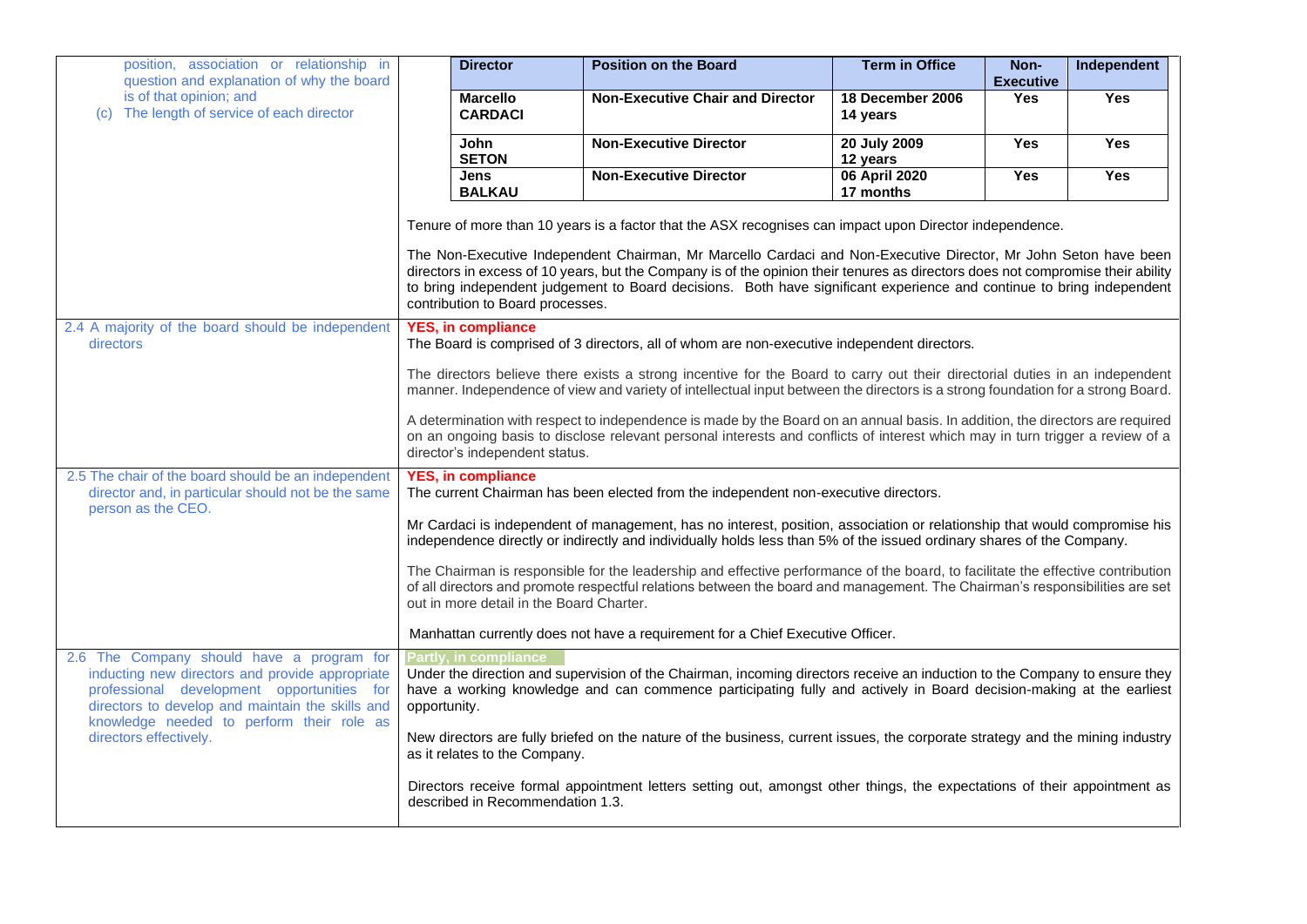| Manhattan does not have a formal program for providing appropriate professional development opportunities. The current<br>directors have been appointed as they have the relevant industry experience and expertise and therefore the Company does<br>not expect to have to provide professional development opportunities.                              |
|----------------------------------------------------------------------------------------------------------------------------------------------------------------------------------------------------------------------------------------------------------------------------------------------------------------------------------------------------------|
| All directors are expected to maintain the skills required to effectively discharge their obligations to the Company. Directors<br>are encouraged to undertake continuing professional education and to nominate themselves for specific professional<br>development activities from time to time. The Board considers each such proposal on its merits. |
| Current Board policy is for the cost of approved professional development activities to be fully paid for by the Company.                                                                                                                                                                                                                                |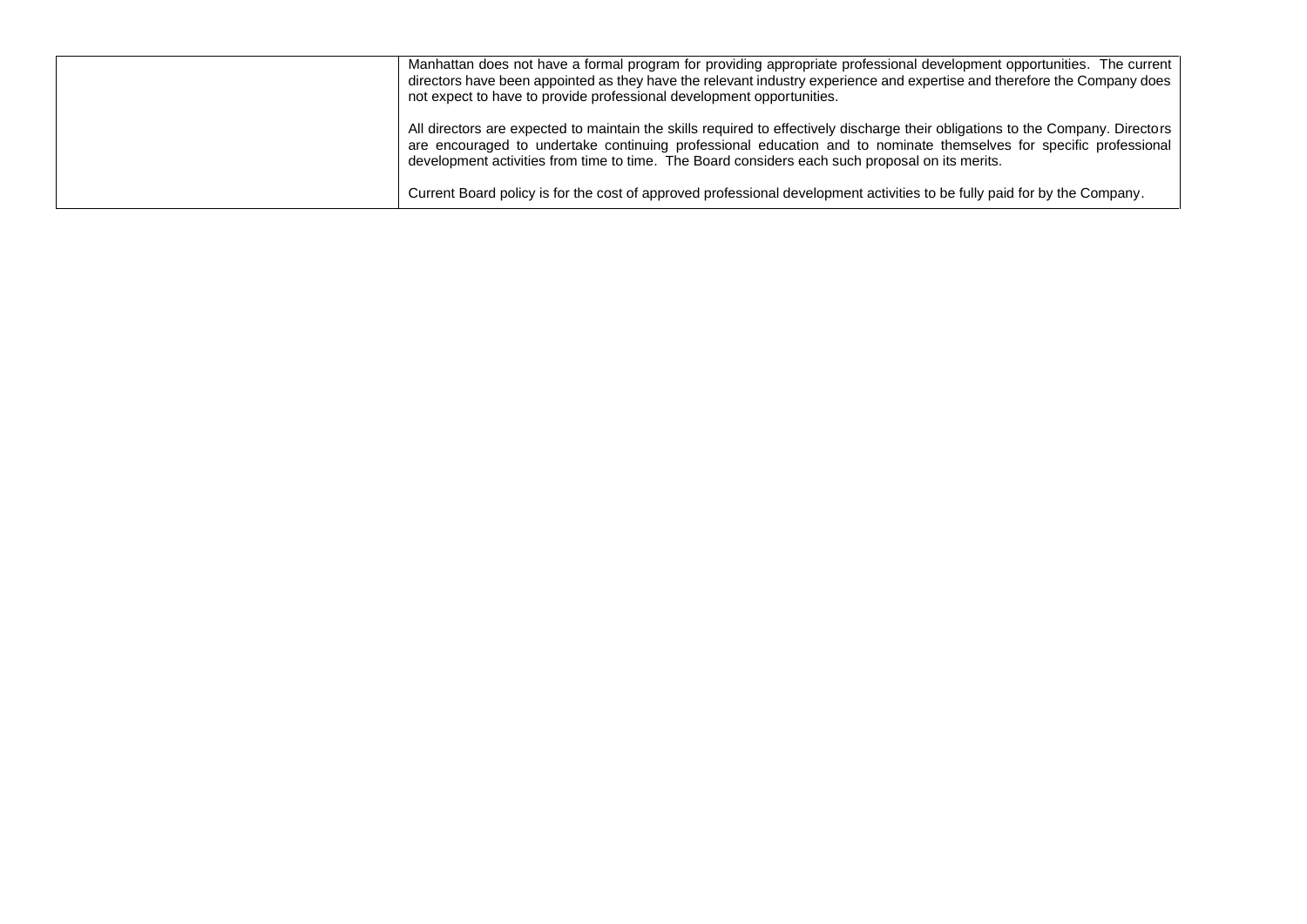| <b>Principle 3:</b>                                                                                                                       | Instill a culture of acting lawfully, ethically and responsibly                                                                                                                                                                                                                                                                                                                                                     |
|-------------------------------------------------------------------------------------------------------------------------------------------|---------------------------------------------------------------------------------------------------------------------------------------------------------------------------------------------------------------------------------------------------------------------------------------------------------------------------------------------------------------------------------------------------------------------|
|                                                                                                                                           | The Company should act lawfully, ethically and have formal and rigorous processes that independently verify and safeguard<br>the integrity of its corporate reporting                                                                                                                                                                                                                                               |
| 3.1 The Company should articulate and disclose its<br>values.                                                                             | <b>YES, in compliance</b><br>The values that define Manhattan are articulated in the Code of Conduct and broadly encompass commitment, integrity,<br>engaged, teamwork, boldness, ownership, simplicity, improvement and empathy.                                                                                                                                                                                   |
|                                                                                                                                           | These values define the way Manhattan directors, senior executives and consultants conducts business to reflect a Company,<br>striving to meet sound corporate governance expectations for a junior mining entity.                                                                                                                                                                                                  |
|                                                                                                                                           | Manhattan's firm commitment to is deal and act honestly and fairly.                                                                                                                                                                                                                                                                                                                                                 |
| 3.2 The Company should:<br>(a) Have and disclose a code of conduct for its<br>executives<br>directors.<br>senior<br>and<br>employees; and | <b>YES, in compliance</b><br>A Code of Conduct Policy for directors and senior executives has been adopted. The Board approve Code of Conduct<br>provides a framework of how to act legally, ethically and responsibly in all Company matters. A copy of the Charter is available<br>in the Corporate Governance section of the Company's website at https://manhattcorp.com.au/corporate/corporate-<br>governance/ |
|                                                                                                                                           | The Code of Conduct outlines the culture, practices, expected conduct and values to be displayed by all in the work<br>environment and interactions with the various Manhattan shareholders.                                                                                                                                                                                                                        |
|                                                                                                                                           | The Company expects directors, senior executives and consultants to practice honesty, integrity and observe highest<br>standards of business and personal ethics in fulfilling their duties and responsibilities.                                                                                                                                                                                                   |
|                                                                                                                                           | The Shareholder Communications Strategy, the Securities Trading Policy, and the Continuous Disclosure Policy, collectively<br>form a solid ethical foundation for Company practices, which must always be complied with.                                                                                                                                                                                            |
| Ensure that the board or a committee of the<br>(b)<br>board is informed of any material breaches<br>of that code                          | The Code of Conduct provides an avenue for the reporting and investigation of unethical practices by referring to the policies<br>of trading in the Company securities, discrimination and bullying.                                                                                                                                                                                                                |
| 3.3 The Company should:                                                                                                                   | <b>YES, in compliance</b>                                                                                                                                                                                                                                                                                                                                                                                           |
| (a) Have and disclose a whistleblower policy;<br>and                                                                                      | A Whistleblower Policy was adopted by the Board in 2019. A copy of the Policy is available from the Company's website.                                                                                                                                                                                                                                                                                              |
| Ensure that the board or a committee of the<br>(b)<br>board is informed of any material breaches<br>of that code                          | The Board is informed of material incidents reported under the Whistleblower Policy by the Whistleblower Protection Officer.<br>To date there has been no reporting to the Board on this matter.                                                                                                                                                                                                                    |
| 3.3 The Company should:                                                                                                                   | <b>YES, in compliance</b>                                                                                                                                                                                                                                                                                                                                                                                           |
| (a) Have and disclose an anti-bribery and<br>corruption policy; and                                                                       | An Anti-Bribery and Corruption Policy was adopted by the Board in 2019. A copy of the Policy is available from the Company's<br>website.                                                                                                                                                                                                                                                                            |
| Ensure that the board or a committee of the<br>(b)<br>board is informed of any material breaches<br>of that code                          | The Board is informed of material breaches of the Anti-Bribery and Corruption Policy by the Chairman.<br>To date there has been no reporting to the Board on this matter.                                                                                                                                                                                                                                           |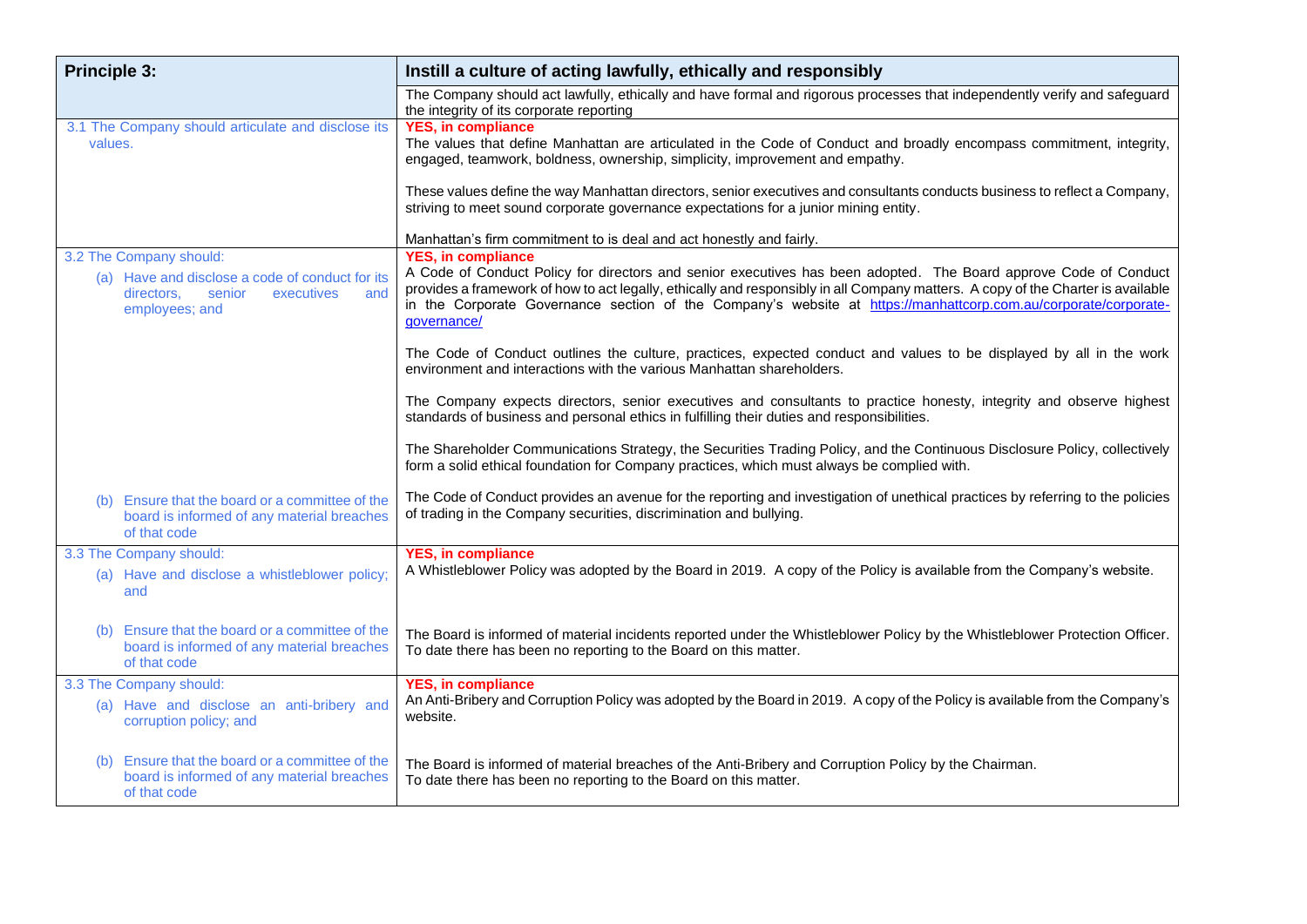| <b>Principle 4:</b>                                                                                                                                                                                                                                                                                                                              | Safeguard integrity in corporate reporting                                                                                                                                                                                                                                                                                                                                                                                                                                                                                                                                                                                                |  |
|--------------------------------------------------------------------------------------------------------------------------------------------------------------------------------------------------------------------------------------------------------------------------------------------------------------------------------------------------|-------------------------------------------------------------------------------------------------------------------------------------------------------------------------------------------------------------------------------------------------------------------------------------------------------------------------------------------------------------------------------------------------------------------------------------------------------------------------------------------------------------------------------------------------------------------------------------------------------------------------------------------|--|
|                                                                                                                                                                                                                                                                                                                                                  | The Company should have formal and rigorous processes that independently verify and safeguard the integrity of its corporate<br>reporting                                                                                                                                                                                                                                                                                                                                                                                                                                                                                                 |  |
| 4.1 The Company should:                                                                                                                                                                                                                                                                                                                          | No, not in compliance                                                                                                                                                                                                                                                                                                                                                                                                                                                                                                                                                                                                                     |  |
| (a) Have an audit committee<br>With a least three (3) members, all of<br>whom are non-executive directors and<br>the majority of who are independent                                                                                                                                                                                             | The current Board comprises 3 experienced non-executive directors who act as the Audit and Risk Committee. An Audit and<br>Risk Committee will not benefit Manhattan presently, only when operations are of a sufficient magnitude will the Board review<br>the status of this Committee.                                                                                                                                                                                                                                                                                                                                                 |  |
| directors;<br>Chaired by an independent director<br>$\bullet$<br>who is not the chair of the board                                                                                                                                                                                                                                               | Manhattan's operations are not complicated, being engaged in only mineral exploration and development activities, the<br>financial matters are limited and the quantum are manageable. Furthermore, 2 of the current directors have a background<br>and experience in financial matters.                                                                                                                                                                                                                                                                                                                                                  |  |
| And discloses:<br>The charter of the committee;<br>The relevant qualifications<br>and                                                                                                                                                                                                                                                            | It is not envisaged the Company will establish a separate risk committee but will combine the function with the Audit<br>Committee.                                                                                                                                                                                                                                                                                                                                                                                                                                                                                                       |  |
| experience of the members of the<br>committee; and<br>The number of times the committee<br>$\bullet$<br>met throughout the period and the<br>individual attendance of the members<br>at those meetings                                                                                                                                           | An Audit and Risk Committee Charter setting out responsibilities and terms of reference has been adopted by the Board,<br>which enables the Board to discharge its duties effectively as an Audit and Risk Committee. A copy of the Charter is available<br>in the Corporate Governance section of the Company's website at https://manhattcorp.com.au/corporate/corporate-<br>governance/                                                                                                                                                                                                                                                |  |
| (b) If the Company has no audit committee,<br>there must be disclosure of that fact and the<br>processes it employs to independently<br>verify and safeguard the integrity of its<br>reporting,<br>including<br>corporate<br>the                                                                                                                 | The Board monitors the form and content of the Company's financial statements and maintains an overview of the Company's<br>internal financial control and risk management systems.<br><b>Financial Reporting</b><br>The Board monitors the Company's compliance with internal financial and associated risk controls and reviews the financial                                                                                                                                                                                                                                                                                           |  |
| processes for the appointment and removal<br>of the external auditor and the rotation of<br>the audit engagement partner.                                                                                                                                                                                                                        | performance of the Company. This is achieved through the Board receiving regular updates at scheduled Board Meetings<br>as to the financial "health" of the Company.                                                                                                                                                                                                                                                                                                                                                                                                                                                                      |  |
|                                                                                                                                                                                                                                                                                                                                                  | <b>External Auditor</b><br>The Company's policy is to appoint external auditors who clearly demonstrate independence. The performance of the external<br>auditor is reviewed annually by the Board. The auditors have a policy of rotating the partner at least every five years. The<br>external auditor is invited to attend the Annual General Meeting to be available to answer Shareholder questions about the<br>conduct of the audit and the preparation and content of the audit reports.                                                                                                                                         |  |
| Before the board approves the financial<br>4.2<br>statements for a financial period, it should<br>receive from its CEO and CFO a declaration<br>that, in their opinion the financial records have<br>been properly maintained and that the financial<br>statements comply with the appropriate<br>accounting standards and gives a true and fair | <b>YES, in compliance</b><br>The Audit and Risk Committee Charter requires the Board are provided with a written declaration from the CEO (or equivalent)<br>and CFO (or equivalent) prepared in accordance with Section 295A of the Corporations Act, that in their opinion the financial<br>reports are complete, present a true and fair view, in all material respects, of the financial position and performance of the<br>Company, are in accordance with relevant accounting standards and the report preparation has been derived from a sound<br>system of risk management and internal control, which is operating effectively. |  |
| view of the financial position and performance<br>of the Company which has been formed on the                                                                                                                                                                                                                                                    | The written declaration is provided as part of the final sign off of the Annual and Interim Financial Reports process.                                                                                                                                                                                                                                                                                                                                                                                                                                                                                                                    |  |
| basis of a sound system of risk management<br>and internal control which is operating                                                                                                                                                                                                                                                            | The declaration is an important tool used by Manhattan as part of the Company's Risk Management Policy.                                                                                                                                                                                                                                                                                                                                                                                                                                                                                                                                   |  |
| effectively.                                                                                                                                                                                                                                                                                                                                     |                                                                                                                                                                                                                                                                                                                                                                                                                                                                                                                                                                                                                                           |  |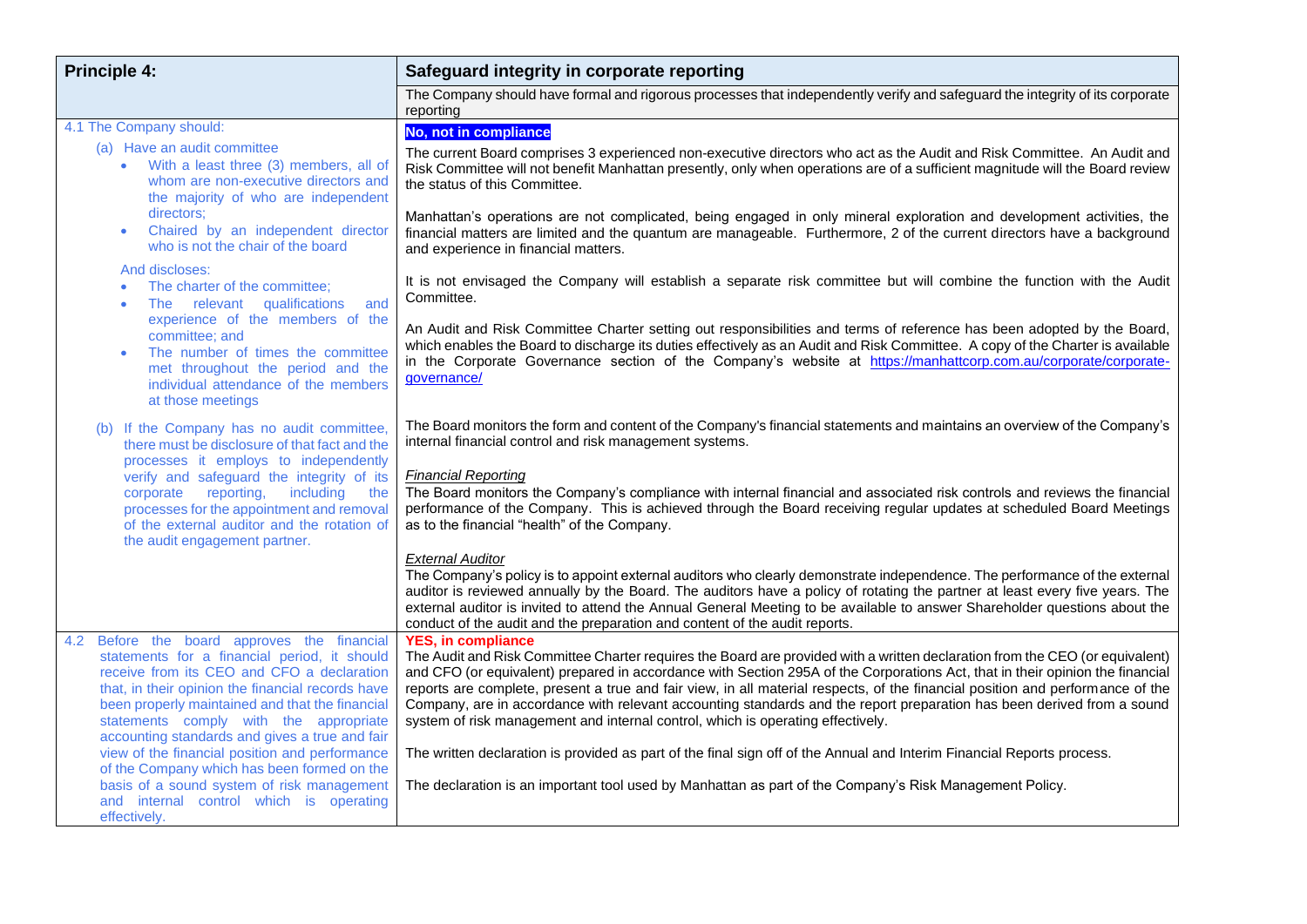| 4.3 The Company should disclose its process to<br>verify the integrity of any periodic corporate<br>report it releases to the market that is not audited<br>or reviewed by an external auditor | <b>YES, in compliance</b><br>Manhattan's main public platform for the release of information is the ASX Markets Announcement platform and such releases<br>are in accordance with the Company's Continuous Disclosure and Shareholder and Investor Relation Policies, as such no<br>Social Media Policy has currently been adopted.                                                                  |
|------------------------------------------------------------------------------------------------------------------------------------------------------------------------------------------------|------------------------------------------------------------------------------------------------------------------------------------------------------------------------------------------------------------------------------------------------------------------------------------------------------------------------------------------------------------------------------------------------------|
|                                                                                                                                                                                                | Public documents released without review or audit by the external auditor are processed through multiple reviews and<br>approvals by the Company's corporate investor advisor, Company Secretary, Board and ultimately the Chairman.                                                                                                                                                                 |
| The external auditors are to attend the<br>4.4<br>Company's AGM and are available to answer<br>questions from shareholders relevant to the<br>audit.                                           | <b>YES, in compliance</b><br>Section 249K of the Corporations Act requires a Company to give its auditor Notices of Meetings and section 250RA requires<br>an auditor to attend a listed company's Annual General Meeting or arrange to be represented by a person who is a suitably<br>qualified member of the audit team that conducted the audit and be able to answer questions about the audit. |
|                                                                                                                                                                                                | The Company's external auditor is invited to attend and is duly represented at the Company's Annual General Meeting to<br>answer questions from shareholders concerning the conduct of the audit, the preparation and content of the auditor's report,<br>accounting policies adopted by the Company and the independence of the auditor in relation to the conduct of the audit.                    |
|                                                                                                                                                                                                | The Auditor's presence is made known to Shareholders during the Meeting and Shareholders are provided with an opportunity<br>to ask questions to the external auditor.                                                                                                                                                                                                                               |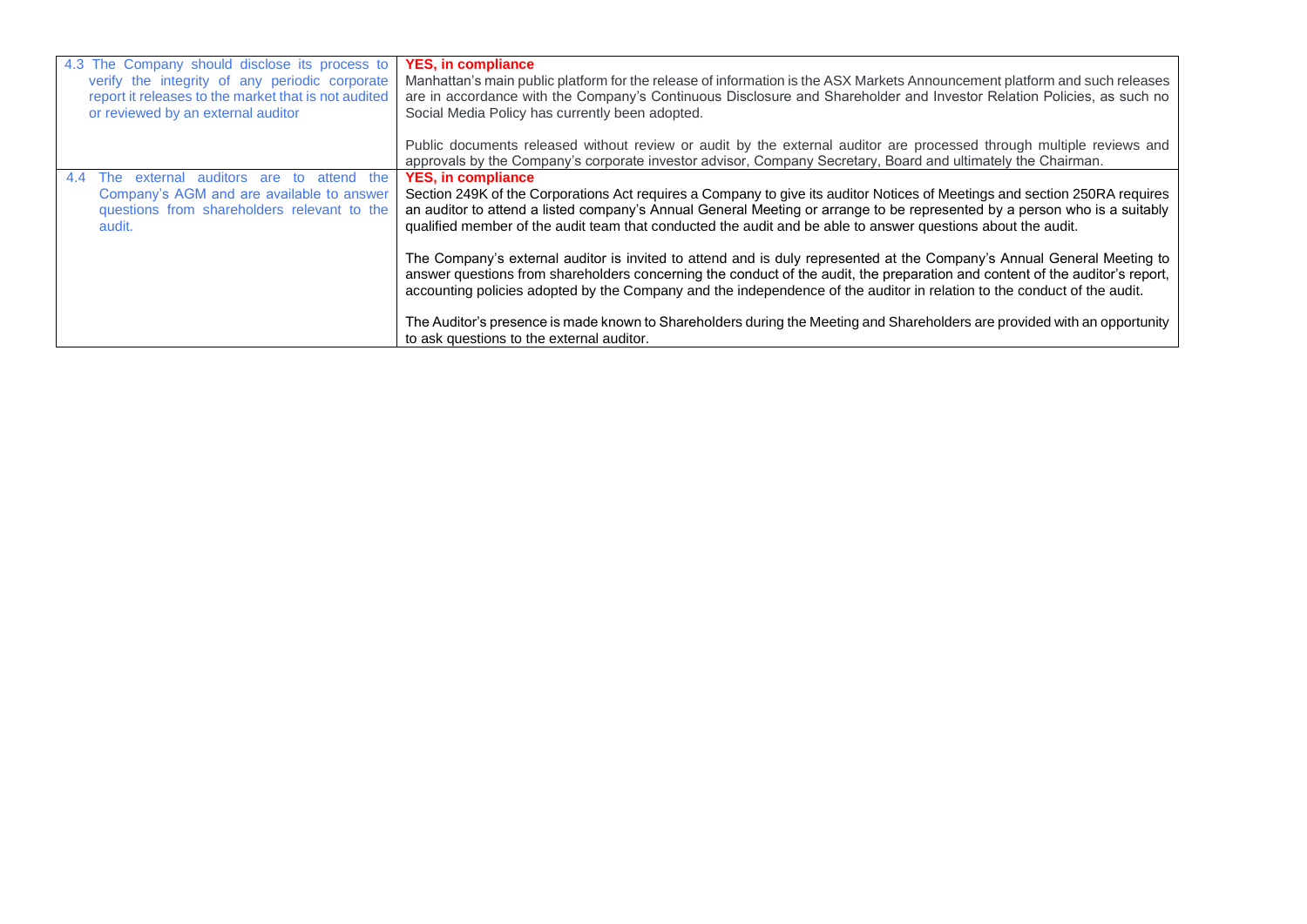| <b>Principle 5:</b>                                                                                                                                                                                           | <b>Make timely and balanced disclosure</b>                                                                                                                                                                                                                                                                                                                                                                                                                                                                                             |
|---------------------------------------------------------------------------------------------------------------------------------------------------------------------------------------------------------------|----------------------------------------------------------------------------------------------------------------------------------------------------------------------------------------------------------------------------------------------------------------------------------------------------------------------------------------------------------------------------------------------------------------------------------------------------------------------------------------------------------------------------------------|
|                                                                                                                                                                                                               | The Company should make timely and balanced disclosure of all matters concerning it that a reasonable person would expect to have a<br>material effect on the price or value of its securities                                                                                                                                                                                                                                                                                                                                         |
| 5.1 The Company should<br>(a) Have a written policy for complying with its<br>Continuous disclosure obligations under<br>the Listing Rules; and<br>Disclose that policy or a summary of it<br>(b)             | <b>YES, in compliance</b><br>The Company is committed to continuous disclosure of material information as a means of promoting transparency, investor confidence<br>and to ensure that trading in the Company's securities takes place in an informed market.<br>The Continuous Disclosure Policy is designed to ensure compliance with the ASX Listing rules on disclosure and to ensure all<br>shareholders and investors have equal and timely access to material information (financial position, performance and security issues) |
|                                                                                                                                                                                                               | concerning the Company. At all times, Manhattan aims to ensure reporting systems are in place to ensure compliance with the continuous<br>disclosure requirements of the ASX.<br>A copy of the Policy is available in the Corporate<br>Governance<br>section of the<br>Company's<br>website at<br>https://manhattcorp.com.au/corporate/corporate-governance/                                                                                                                                                                           |
|                                                                                                                                                                                                               | The Company will immediately notify the market of any information concerning itself which is not subject to the exceptions in Rule 3.1A<br>of the ASX Listing Rules and which a reasonable person would expect to have a material effect on the price or value of Manhattan's<br>securities.                                                                                                                                                                                                                                           |
|                                                                                                                                                                                                               | The Chairman is responsible for the Company's continuous disclosure practices and the Company Secretary is responsible for monitoring<br>compliance with the Policy, including ensuring any relevant Manhattan information that is to be promptly announced to the ASX is<br>reviewed for compliance with the Continuous Disclosure Policy.                                                                                                                                                                                            |
|                                                                                                                                                                                                               | Release of material information to the ASX is conducted by the Company Secretary. Where the ASX contacts the Company, for example<br>in the event of unusual share price fluctuations, communications are managed by the Company Secretary with reference to the Chairman.                                                                                                                                                                                                                                                             |
| 5.2 The Company should ensure that its board<br>receives copies of all material market<br>announcements promptly after they have been<br>made.                                                                | <b>YES, in compliance</b><br>Directors are provided with copies of all material market announcements promptly post lodgement with the ASX.                                                                                                                                                                                                                                                                                                                                                                                             |
| 5.3 When giving a new and substantive investor or<br>analyst presentation, the Company should<br>release a copy of the presentation on the ASX<br>Market Announcements Platform ahead of the<br>presentation. | <b>YES, in compliance</b><br>Manhattan provides confirmation any new substantive investor or analyst presentation is released on the ASX Markets Announcements<br>platform ahead of the presentation by the Company Secretary under Chairman instruction.                                                                                                                                                                                                                                                                              |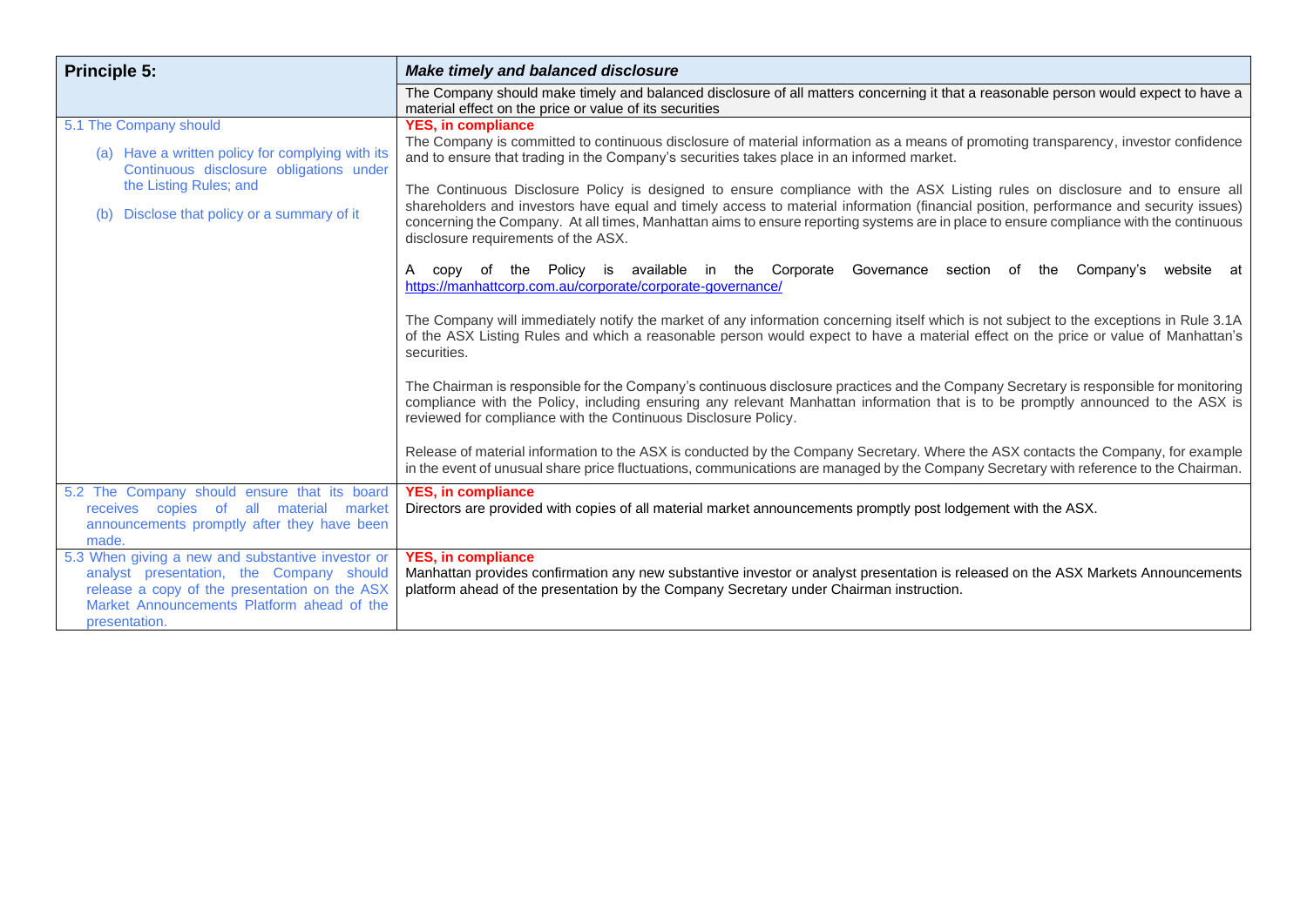| <b>Principle 6</b>                                                                                                                                          | <b>Respect the rights of Shareholders</b>                                                                                                                                                                                                                                                                            |
|-------------------------------------------------------------------------------------------------------------------------------------------------------------|----------------------------------------------------------------------------------------------------------------------------------------------------------------------------------------------------------------------------------------------------------------------------------------------------------------------|
|                                                                                                                                                             | The Company should respect the rights of its shareholders by providing them with appropriate information and facilities to allow them to<br>exercise those rights effectively                                                                                                                                        |
| 6.1 The Company should provide information about                                                                                                            | <b>YES, in compliance</b>                                                                                                                                                                                                                                                                                            |
| itself and its governance to investors via its<br>website.                                                                                                  | Manhattan acknowledges the importance of effective communication with shareholders. The Company provides information about its<br>history, strategy, vision, vales, Board of Directors, portfolio of assets, corporate governance, financial performance, strategy and prospects<br>on the Company's website.        |
|                                                                                                                                                             | At all times, Manhattan tries to ensure the information on the Company's website is balanced, current and easy to understand. Access to<br>the Manhattan website is at https://manhattcorp.com.au/.                                                                                                                  |
|                                                                                                                                                             | ASX Announcements, financial reports, presentation, videos, broker and analyst reports released by Manhattan to the ASX Market<br>Announcement platform, are immediately uploaded onto the Company's website under the "Investor Centre" tab.                                                                        |
|                                                                                                                                                             | The structure of Manhattan's business is located under the "Projects" tab                                                                                                                                                                                                                                            |
|                                                                                                                                                             | The Manhattan corporate governance charters, policies and yearly governance statements can be viewed on the Company's website<br>under the "Corporate" tab.                                                                                                                                                          |
| 6.2 The Company should design and implement an                                                                                                              | <b>YES, in compliance</b>                                                                                                                                                                                                                                                                                            |
| investor relations program to facilitate effective<br>two-way communication with investors.                                                                 | The Company has established a Shareholder Communication and Investor Relations Policy which aims to facilitate effective two-way<br>communication with investors and ensure that shareholders are fully informed by communicating to them through                                                                    |
|                                                                                                                                                             | Continuous disclosure reporting to the ASX;<br>Quarterly, half yearly and annual reports; and<br>Media releases, copies of which are lodged with the ASX and uploaded to the Company's website                                                                                                                       |
|                                                                                                                                                             | The Company actively encourages engagement with interested brokers and meeting with them upon request.                                                                                                                                                                                                               |
|                                                                                                                                                             | Manhattan principally engages with its shareholders at the Annual General Meeting as well as any General Meeting held during the year<br>and it at these Meetings that shareholders are given the opportunity to ask questions of the Directors and management.                                                      |
|                                                                                                                                                             | Manhattan encourages shareholders to make direct contact with the Company through email and phone.                                                                                                                                                                                                                   |
| 6.3 The Company should disclose the policies and                                                                                                            | <b>YES, in compliance</b>                                                                                                                                                                                                                                                                                            |
| processes it has in place to facilitate and<br>participation at meetings<br>of<br>encourage<br>shareholders.                                                | The Shareholder Communication and Investor Relations Policy aims to ensure shareholder participation at all Annual and General<br>Meetings, requiring all notices of meeting to be dispatched prior to the Meetings setting out the time and place of each Meeting to promote<br>maximum attendance by Shareholders. |
|                                                                                                                                                             | Questions from Shareholders, whether or not present at Meetings, are encouraged and the required Company response provided.                                                                                                                                                                                          |
|                                                                                                                                                             | At the yearly held Annual General Meeting, the Board ensures:                                                                                                                                                                                                                                                        |
|                                                                                                                                                             | a representative of the Company's auditors is in attendance to respond directly to questions on audit related matters; and                                                                                                                                                                                           |
|                                                                                                                                                             | summary of Company developments is provided at the Meeting, to encourage shareholders to participate and ask questions                                                                                                                                                                                               |
| 6.4 The Company should ensure that all substantive<br>resolutions at a meeting of security holders are<br>decided by a poll rather than by a show of hands. | <b>YES, in compliance</b><br>The Company has adopted the process required by ASX Guidance Note 35 that all Listing Rule resolutions must be decided by a poll.                                                                                                                                                       |
|                                                                                                                                                             | All resolutions which are put to the vote at all Company Shareholder Meetings are conducted by a poll.                                                                                                                                                                                                               |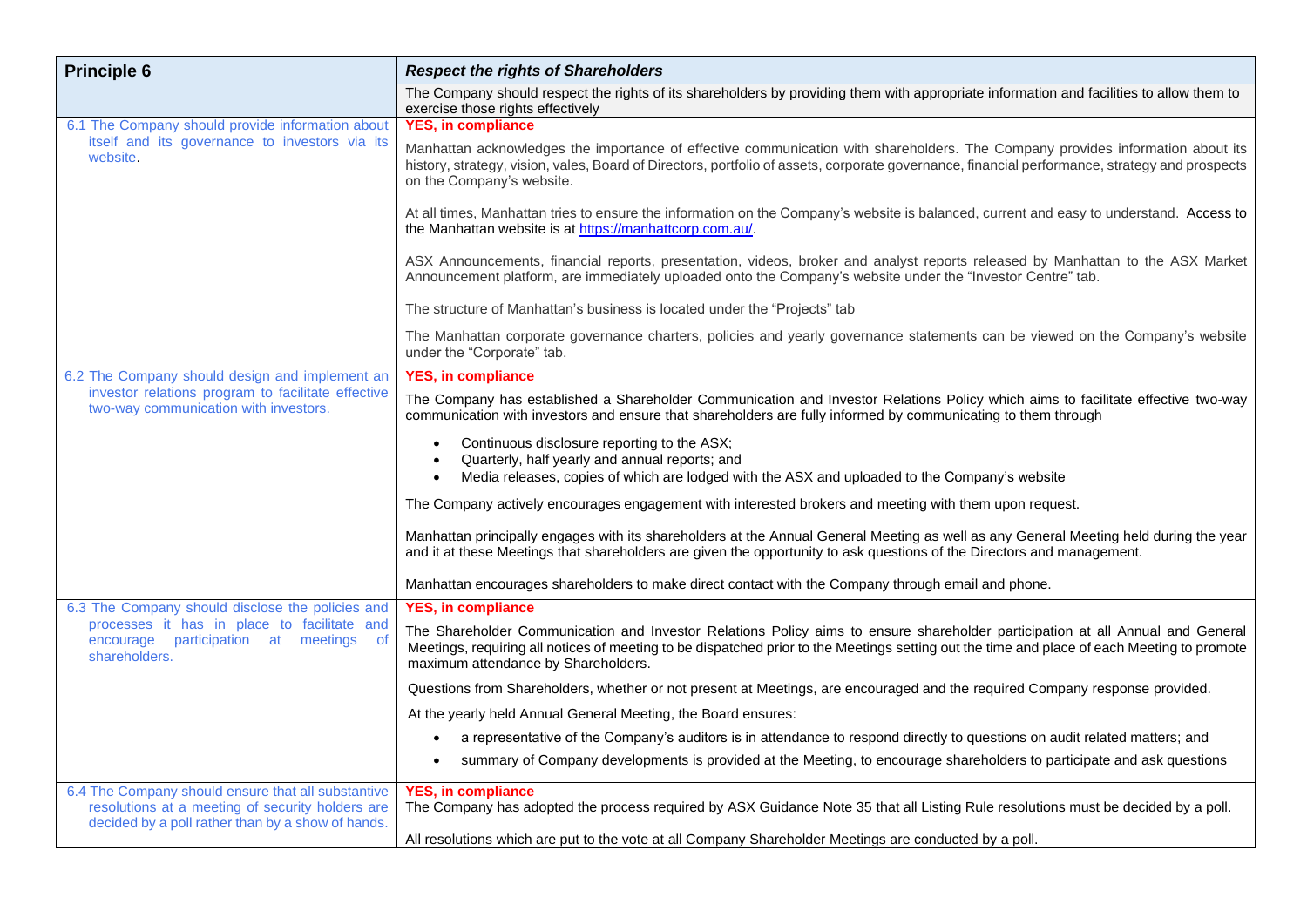| 6.5 The Company should give shareholders the <b>YES, in compliance</b>                                                    |                                                                                                                                                                                                                                                                                                                                                                                              |
|---------------------------------------------------------------------------------------------------------------------------|----------------------------------------------------------------------------------------------------------------------------------------------------------------------------------------------------------------------------------------------------------------------------------------------------------------------------------------------------------------------------------------------|
| option to receive communications from and send<br>communications to the Company and its share<br>registry electronically. | It is Manhattan's desire that shareholders receive communications electronically in the interests of the environment and constraining<br>costs.                                                                                                                                                                                                                                              |
|                                                                                                                           | In an endeavor to drive this objective the Company provides shareholders with the option to receive communications from, and to send<br>communications to the Company electronically as provided for in the Shareholder Communication and Investor Relations Policy.<br>Shareholders are encouraged to join the Company's mailing list to receive regular electronic updates from Manhattan. |
|                                                                                                                           | Manhattan's register of shareholders is maintained by Computershare Investor Services Pty Limited. Those Shareholders with internet<br>access can view and update their holding, change their address details or elect to receive Company communications by logging on to the<br>Registry's website and accessing the Investor Centre.                                                       |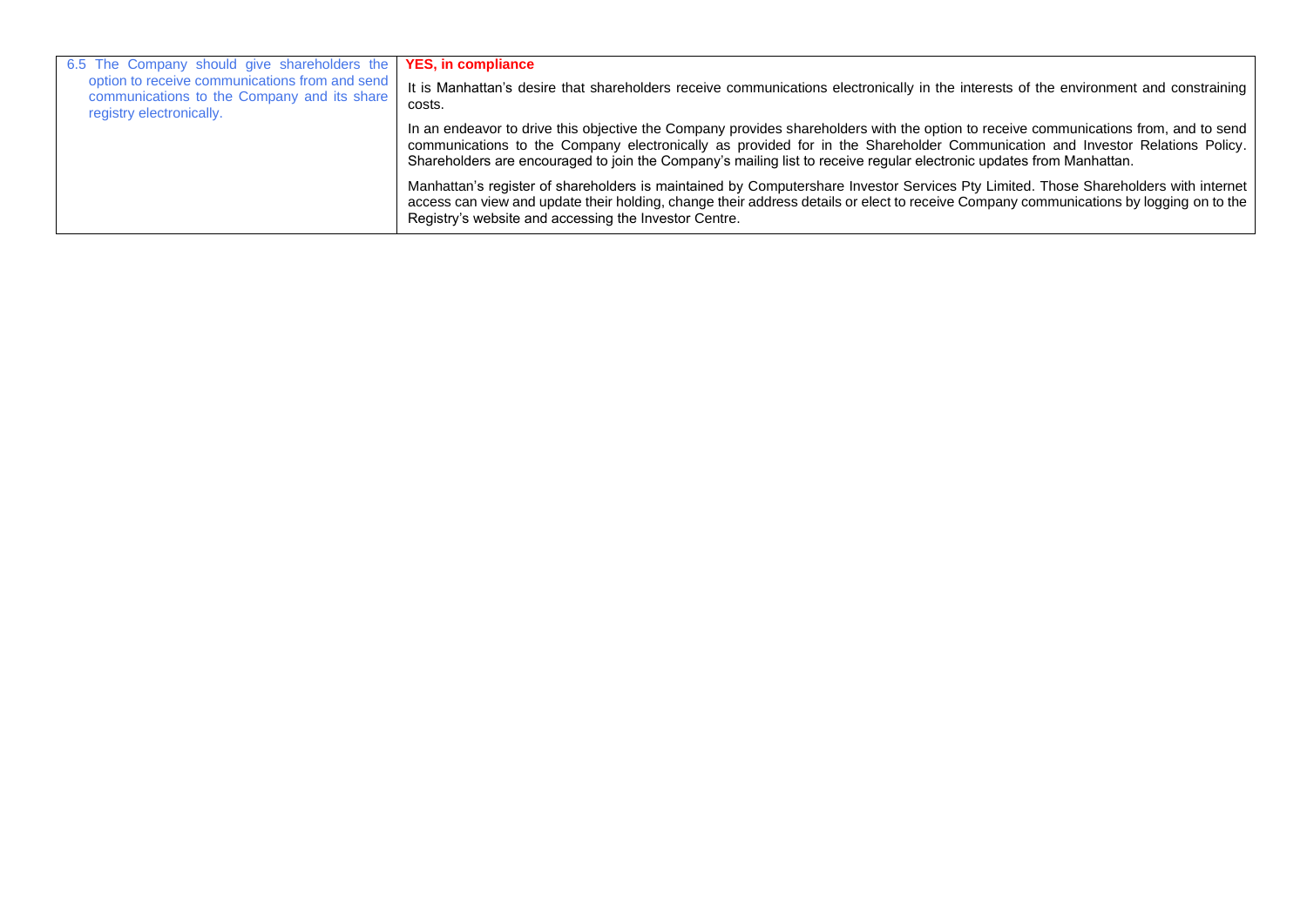| <b>Principle 7:</b>                                                                                                                                                                                                                                                                                                                                                                                                                       | <b>Recognise and Manage Risk</b>                                                                                                                                                                                                                                                                                                                                                                                                                                                                                                                                                                                                                                                                                                                                                                                                                                                                                                                                                                                                                                                                                                                                                                                                                                                                                                                                                                                                                                                                                                                                                                                                                                                                                                                                                                                                                                                                                                                                                                                                                                                                        |
|-------------------------------------------------------------------------------------------------------------------------------------------------------------------------------------------------------------------------------------------------------------------------------------------------------------------------------------------------------------------------------------------------------------------------------------------|---------------------------------------------------------------------------------------------------------------------------------------------------------------------------------------------------------------------------------------------------------------------------------------------------------------------------------------------------------------------------------------------------------------------------------------------------------------------------------------------------------------------------------------------------------------------------------------------------------------------------------------------------------------------------------------------------------------------------------------------------------------------------------------------------------------------------------------------------------------------------------------------------------------------------------------------------------------------------------------------------------------------------------------------------------------------------------------------------------------------------------------------------------------------------------------------------------------------------------------------------------------------------------------------------------------------------------------------------------------------------------------------------------------------------------------------------------------------------------------------------------------------------------------------------------------------------------------------------------------------------------------------------------------------------------------------------------------------------------------------------------------------------------------------------------------------------------------------------------------------------------------------------------------------------------------------------------------------------------------------------------------------------------------------------------------------------------------------------------|
|                                                                                                                                                                                                                                                                                                                                                                                                                                           | The Company should establish a sound risk management framework and periodically review the effectiveness of that framework                                                                                                                                                                                                                                                                                                                                                                                                                                                                                                                                                                                                                                                                                                                                                                                                                                                                                                                                                                                                                                                                                                                                                                                                                                                                                                                                                                                                                                                                                                                                                                                                                                                                                                                                                                                                                                                                                                                                                                              |
| 7.1 The Company should:<br>(a) Have a committee or committees to<br>oversee risk, each of which<br>Has at least three (3) members, a<br>majority of who are independent<br>directors: and<br>Chaired by an independent director<br>And discloses:<br>The charter of the committee;<br>The members of the committee; and<br>The number of times the committee<br>met throughout the period and the<br>individual attendance of the members | No, not in compliance<br>The Manhattan Board believes the oversight of risk management and compliance is an important responsibility of the Board and therefore<br>the Board as a collective is ultimately responsible for Manhattan's system of internal control and for reviewing the effectiveness of the<br>system considering the risks identified.<br>The Board as structured provides the transparency, focus and independent judgement needed to oversee Manhattan's risk matters and<br>given the current scale of activities, there is no requirement presently to have a separate risk committee.<br>The Board comprises 3 very experienced Directors who are very familiar with assessing and managing risk - Messrs Cardaci and Seton<br>are financially literate and the auditor is available to attend any meetings dealing with financial risk matters. Mr Jens Balkau has extensive<br>relevant operational experience, technical and industry skills make him the most qualified and best suited director to be the Company's<br>reference point on exploration, mining, refining, development, production, distribution, metallurgy, processing and environmental.                                                                                                                                                                                                                                                                                                                                                                                                                                                                                                                                                                                                                                                                                                                                                                                                                                                                                                                   |
| at those meetings<br>(b) If the Company has no risk committee or<br>committees, that satisfy (a) above, disclose<br>that fact and the processes it employs to<br>oversee the Company's risk management<br>framework.                                                                                                                                                                                                                      | Directors of Manhattan are responsible for establishing procedures that provide a reasonable basis for making proper judgements on an<br>ongoing basis as to the operational, financial and governance positions and prospects of the Company<br>In carrying out this responsibility, the Board has conducted a risk assessment of the nature and circumstances of the business and<br>determined the:<br>information needed to monitor the business and manage risk so as to make proper judgement about Manhattan;<br>$\bullet$<br>factors likely to impact on Manhattan operational, financial and governance position; and<br>$\bullet$<br>preparation and communication of related information<br>$\bullet$<br>Broadly, the Board have adopted the following measures to manage the Company's business risks:<br>Authority limits have been established for the Chairman, when expenditure exceeds the limit, full Board approval is required;<br>$\bullet$<br>All payments are made electronically and require the authorisation of 2 Directors or a Director and the Company Secretary;<br>$\bullet$<br>All claims for expense reimbursement must be signed by the Chaiman;<br>The accounting records of the Company will be held via a cloud-based MYOB software package which will mean that the records<br>$\bullet$<br>are recoverable in the event of a catastrophic event<br>Procedures for ensuring compliance with the Company's continuous disclosure obligations have been adopted;<br>$\bullet$<br>Corporate governance procedures have been established which assist the Company in maintaining applicable governance<br>policies;<br>The following decisions will be made by the Board at properly convened Board meetings: all acquisitions, modifications to the<br>$\bullet$<br>timeframe and milestones of key projects and raising of additional capital<br>Risk management is specifically discussed by the full Board at the Company's board meetings during the year. The Board considers that<br>this process adequately monitors the Company's risk management framework. |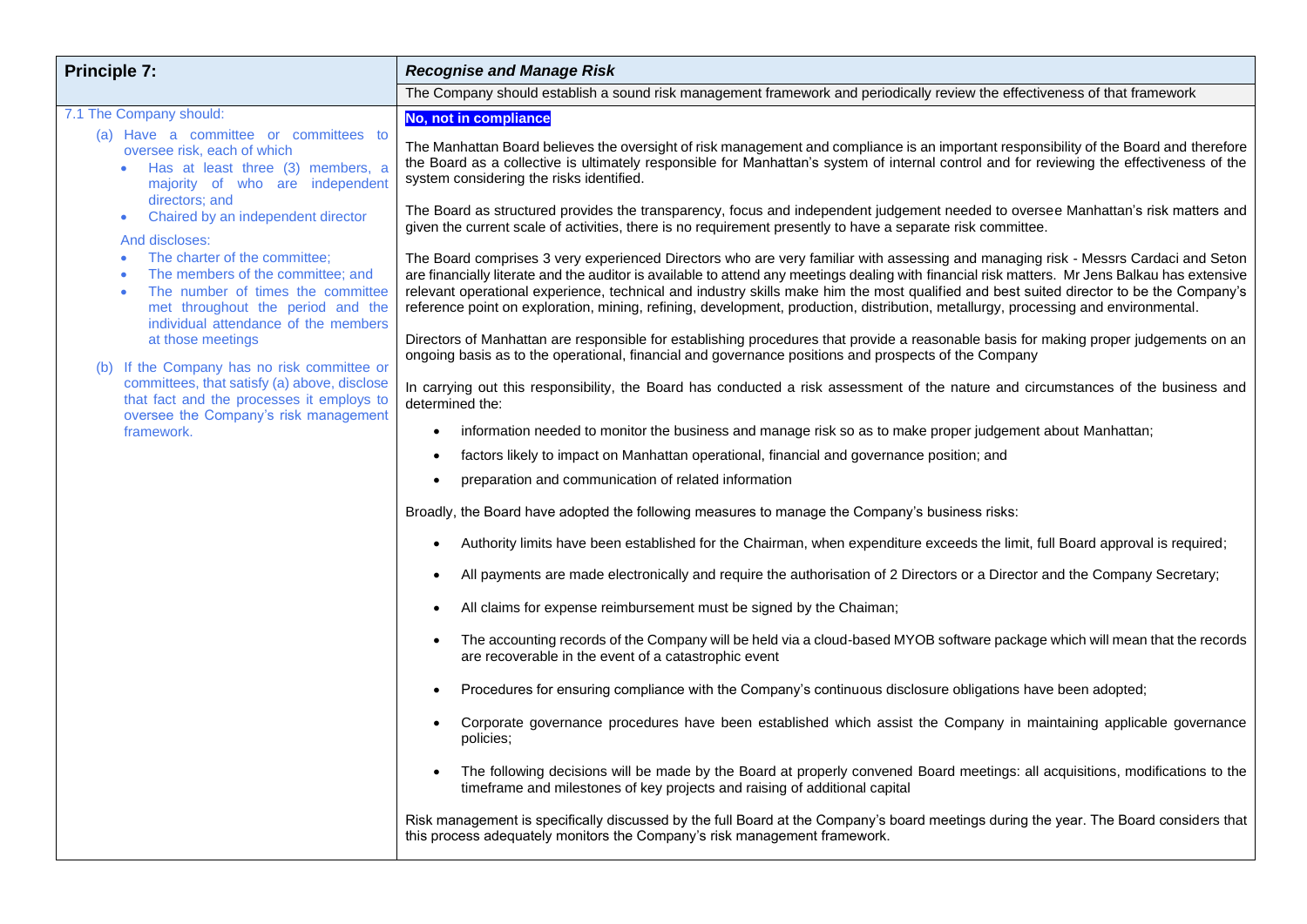|                                                                                                                                                     | The Board has approved and adopted an Audit and Risk Committee Charter which provides guidance and direction on the management<br>of risk which is likely to impact the Company's mineral exploration activities and managing cashflow expectations.                                                          |
|-----------------------------------------------------------------------------------------------------------------------------------------------------|---------------------------------------------------------------------------------------------------------------------------------------------------------------------------------------------------------------------------------------------------------------------------------------------------------------|
|                                                                                                                                                     | A copy of the Charter is available in the Corporate Governance section of the Company's website at<br>https://manhattcorp.com.au/corporate/corporate-governance/                                                                                                                                              |
| 7.2 The board or a Committee of the board should:                                                                                                   | <b>YES, in compliance</b>                                                                                                                                                                                                                                                                                     |
| (a) Review the Company's risk management<br>framework at least annually to satisfy itself<br>that, it continues to be sound; and                    | The Board manages risks in accordance with the risk management framework, ensuring all risks inherent in mineral exploration are<br>identified, measured and then managed or kept as low as reasonably practicable.                                                                                           |
| Discloses, in relation to each reporting                                                                                                            | In accordance with the terms of the Risk Management Policy, the Board reviews Manhattan's material business risks and how best to<br>manage the Company's material business risks together with being able to identify areas of non-compliance and the correction<br>procedures.                              |
| period, whether such a review has been<br>taken.                                                                                                    |                                                                                                                                                                                                                                                                                                               |
|                                                                                                                                                     | The Board recognises there are inherent risks associated with Manhattan's operations and the Board endeavor to mitigate such risks by<br>continually reviewing the activities of the Company to identify key business and operational risks and ensuring that they are appropriately<br>assessed and managed. |
|                                                                                                                                                     | The Company's risk management framework has been under review for the majority of the reporting period as the Board assess the<br>exploration and finance risks associated with growing the Tibooburra Gold Project.                                                                                          |
|                                                                                                                                                     | At this stage in the Company's development there are no significant risks arising from operational, financial and governance procedures<br>and therefore, the Board is satisfied the Company's risk management framework continues to be sound.                                                               |
| 7.3 The Company should disclose:                                                                                                                    | No, not in compliance                                                                                                                                                                                                                                                                                         |
| (a) If it has an internal audit function, how the<br>function is structured and what role it                                                        | The current size of the Company does not support the establishment of a separate internal audit function.                                                                                                                                                                                                     |
| performs; or                                                                                                                                        | The purpose of this function would be to provide independent assurance as to the effectiveness of how Manhattan handles risks and<br>controls. This assurance is provided to the Board by the annual and interim audit process.                                                                               |
| (b) If it does not have an internal audit function,<br>that fact and the processes it employs for<br>evaluating and continually improving the       | The Board reviews the level of segregation in relation to payment authorisations and limits of authority and compliance with the authority<br>levels and internal controls policy.                                                                                                                            |
| effectiveness of its risk management and<br>internal control processes.                                                                             | The Company engages an insurance brokering firm as part of the Company's annual assessment of the coverage for insured assets and<br>risks. The results of these reviews are reported to the Board at least annually.                                                                                         |
|                                                                                                                                                     | The Board oversees the Company's financial risk, the risk management framework and internal control processes.                                                                                                                                                                                                |
| 7.4 The Company should disclose whether it has any                                                                                                  | <b>YES, in compliance</b>                                                                                                                                                                                                                                                                                     |
| material exposure to economic, environmental<br>and social sustainability risks and if it does, how<br>it manages or intends to manage those risks. | The activities of Manhattan exposes the Company to the inherent risks associated with being in the exploration and mining industry<br>including environmental, financial and social sustainability risks.                                                                                                     |
|                                                                                                                                                     | There may be a requirement for Manhattan to raise funding to pursue the business objectives consistent with the strategic plan. The<br>ability to raise capital may be affected by commodity prices, which proposes a financial risk to the Company.                                                          |
|                                                                                                                                                     | The Board's approach to managing financial risks are identified in the Going Concern Note of the Notes to the Financial Statements<br>contained in the Company's Annual and Interim Reports as part of its continuous disclosure obligations.                                                                 |
|                                                                                                                                                     | The Company has in place risk management procedures and processes to identify, manage and minimize its exposure to these financial<br>risks.                                                                                                                                                                  |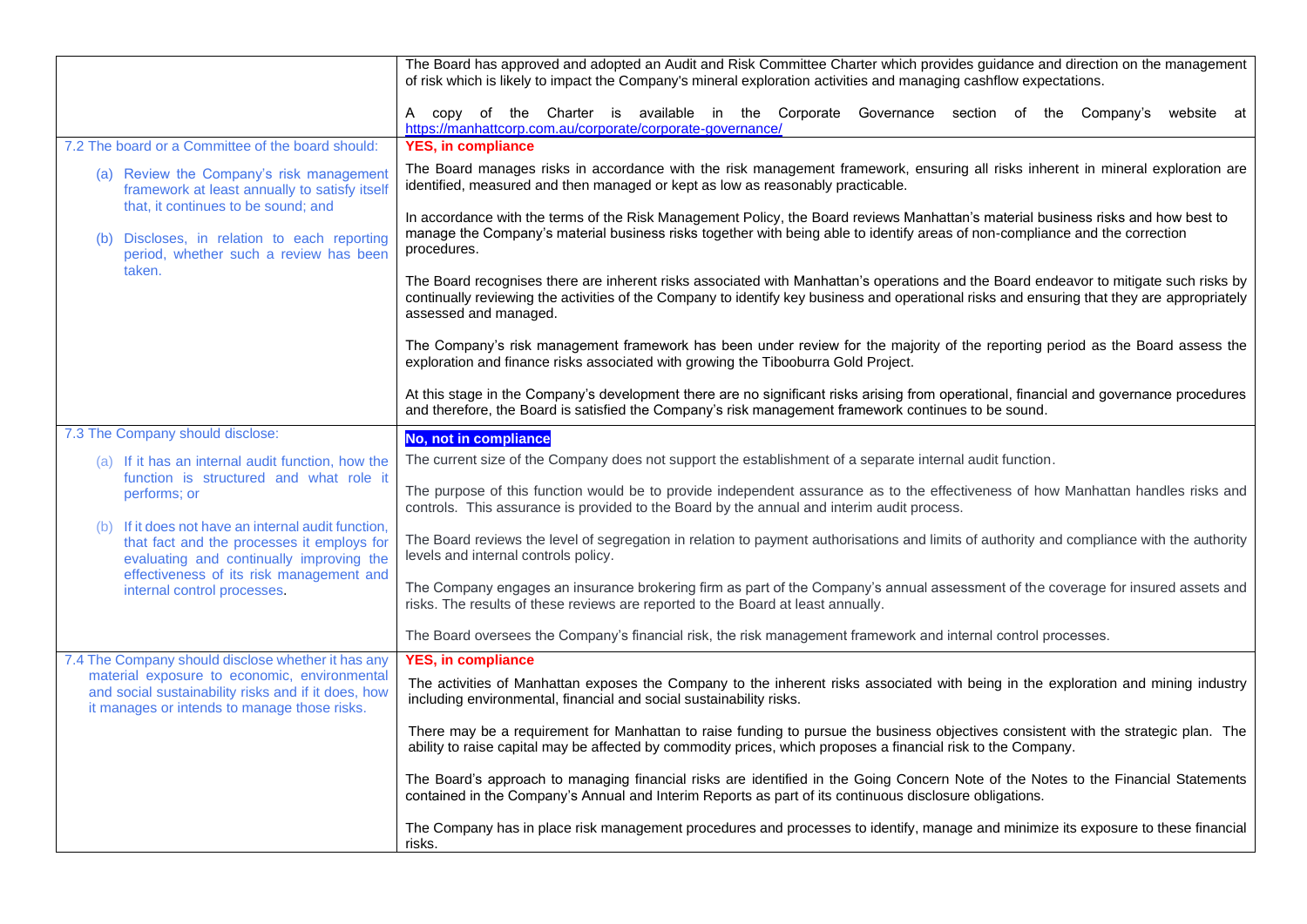| The Company's activities may have an impact on the environment, particularly if advanced exploration or mine development proceeds. It<br>is the Company's intention to conduct its activities to the highest standards of environmental obligation.                                                           |
|---------------------------------------------------------------------------------------------------------------------------------------------------------------------------------------------------------------------------------------------------------------------------------------------------------------|
| Presently, the Board are not aware of any exposure to social sustainability risk.                                                                                                                                                                                                                             |
| The Company has a Board approved Code of Business Conduct and Ethics for all directors, officers, employees, consultants, contractors  <br>and associates. This Code addresses, among other things, the Company's commitment to integrity, fair dealing and equal opportunity in<br>all its business affairs. |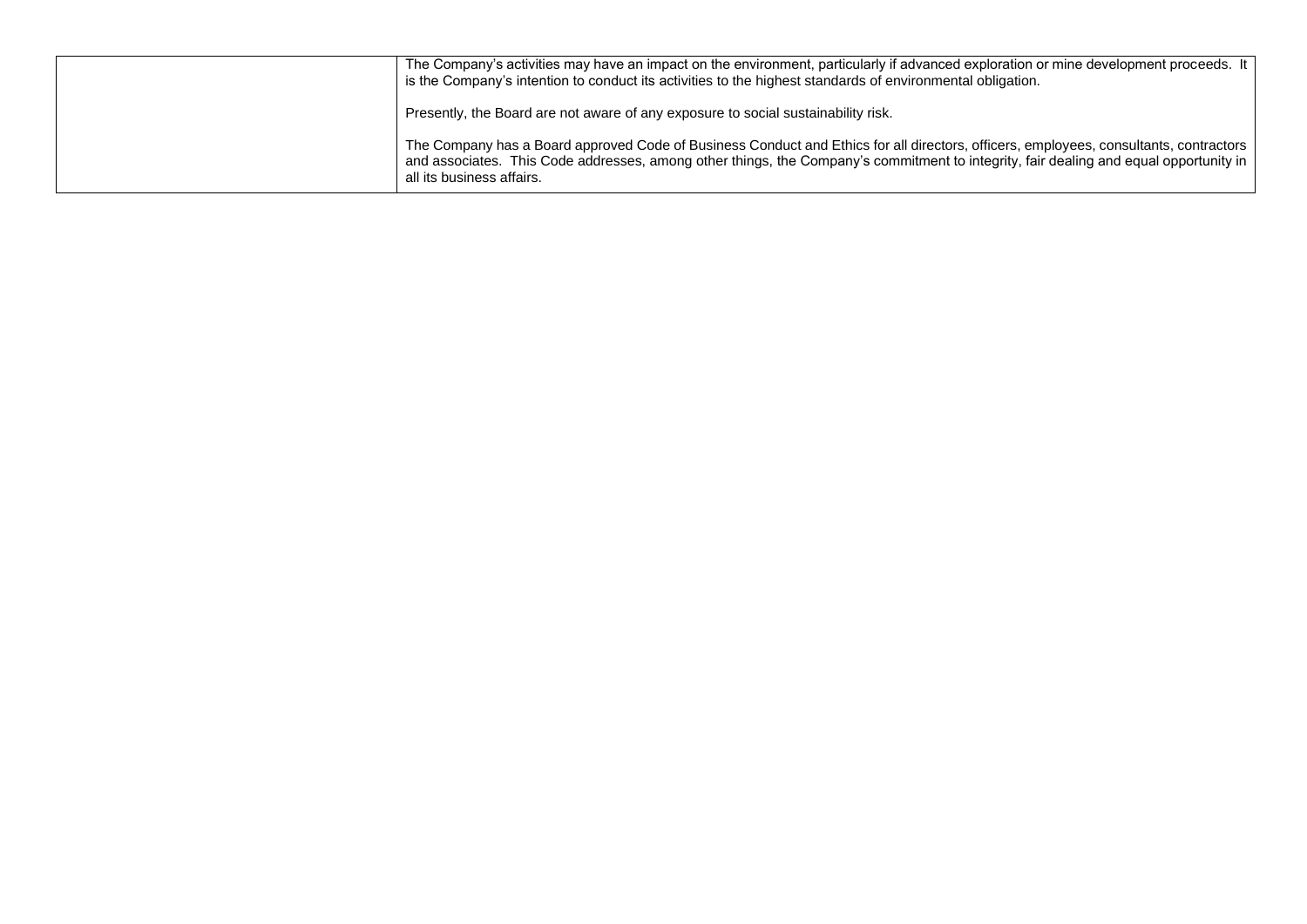| <b>Principle 8</b>                                                                                                                                                                                        | <b>Remunerate fairly and responsibly</b>                                                                                                                                                                                                                                                                                                                                                                    |
|-----------------------------------------------------------------------------------------------------------------------------------------------------------------------------------------------------------|-------------------------------------------------------------------------------------------------------------------------------------------------------------------------------------------------------------------------------------------------------------------------------------------------------------------------------------------------------------------------------------------------------------|
|                                                                                                                                                                                                           | The Company should pay director remuneration sufficient to attract and retain high quality directors and design its executive<br>remuneration to attract, retain and motivate high quality senior executives and to align their interests with the creation of value for<br>Shareholders.                                                                                                                   |
| 8.1 The Board should                                                                                                                                                                                      | No, not in compliance                                                                                                                                                                                                                                                                                                                                                                                       |
| (a) Have a remuneration committee which<br>Has at least three (3) members, a<br>majority of who are independent<br>directors;                                                                             | The Company does not have a separate remuneration committee as recommended - remuneration matters are monitored by the Board<br>in its entirety, who display strong business acumen.                                                                                                                                                                                                                        |
| Chaired by an independent director<br>And discloses:                                                                                                                                                      | Due to the size of the Board and nil employees, the Board are of the opinion there will be no efficiencies gained by establishing a separate<br>remuneration committee and if and when this committee is to be formed, its functions will be combined with the Nomination Committee.                                                                                                                        |
| The charter of the committee;<br>The members of the committee; and<br>The number of times the committee<br>met throughout the period and the<br>individual attendance of the members<br>at those meetings | The Board has adopted a Remuneration and Nomination Committee Charter setting out responsibilities and terms of reference which<br>enables the Board to discharge its duties effectively as a Nomination Committee.                                                                                                                                                                                         |
| (b) If the Company has no remuneration<br>committee disclose that fact and the<br>processes it employs for setting the level<br>and composition of remuneration for                                       | The Constitution stipulates the aggregate remuneration available for division amongst the non-executive directors is determined by the<br>shareholders in meeting and the amount approved or some part of it, is divided among the non-executive directors as determined by the<br>Board.                                                                                                                   |
| directors and senior executives and<br>ensuring that such remuneration is<br>appropriate and not excessive.                                                                                               | The Company maintains a Directors and Officers Policy. An indemnity agreement has been entered into between the Company and each<br>of the directors of the Company. Under the agreement, the Company has agreed to indemnify those officers against any claim or for any<br>expenses or costs which may arise as a result of work performed in their respective capacities to the extent permitted by law. |
|                                                                                                                                                                                                           | There is a \$1 million monetary limit to the extent of this indemnity.                                                                                                                                                                                                                                                                                                                                      |
| 8.2 The Company should separately disclose its                                                                                                                                                            | <b>YES, in compliance</b>                                                                                                                                                                                                                                                                                                                                                                                   |
| practices<br>policies<br>and<br>regarding<br>the<br>remuneration of non-executive directors and the<br>remuneration of executive directors and other                                                      | Manhattan has adopted a practice of transparency reporting of director remuneration. The Board distinguishes the remuneration of non-<br>executive directors from that of executive directors.                                                                                                                                                                                                              |
| senior executives.                                                                                                                                                                                        | The Company's Constitution provides that the remuneration of non-executive directors is fixed, they do not participate in any incentive<br>plans, and do not receive any retirement benefits. For information about non-executive director remuneration practice, reference can be<br>made to the audited remuneration report set out in the Directors' Report.                                             |
|                                                                                                                                                                                                           | The Board is responsible for determining the remuneration of any director or senior executive without the participation of the concerned<br>director or executive.                                                                                                                                                                                                                                          |
|                                                                                                                                                                                                           | Furthermore, the information provided in the Remuneration Report is audited as required by Section 308(3C) of the Corporations Act<br>2001.                                                                                                                                                                                                                                                                 |
| 8.3 The Company if it has an equity-based<br>remuneration scheme should                                                                                                                                   | <b>YES, in compliance</b>                                                                                                                                                                                                                                                                                                                                                                                   |
| (a) Have a policy on whether participants are<br>permitted to enter into transactions<br>(whether through the use of derivatives or                                                                       | Manhattan's Directors are prohibited from entering into any hedge arrangement regarding any performance rights granted<br>under an incentive scheme or plan, prior to exercising those rights or, once exercised, while the securities are subject to a<br>transfer restriction.                                                                                                                            |